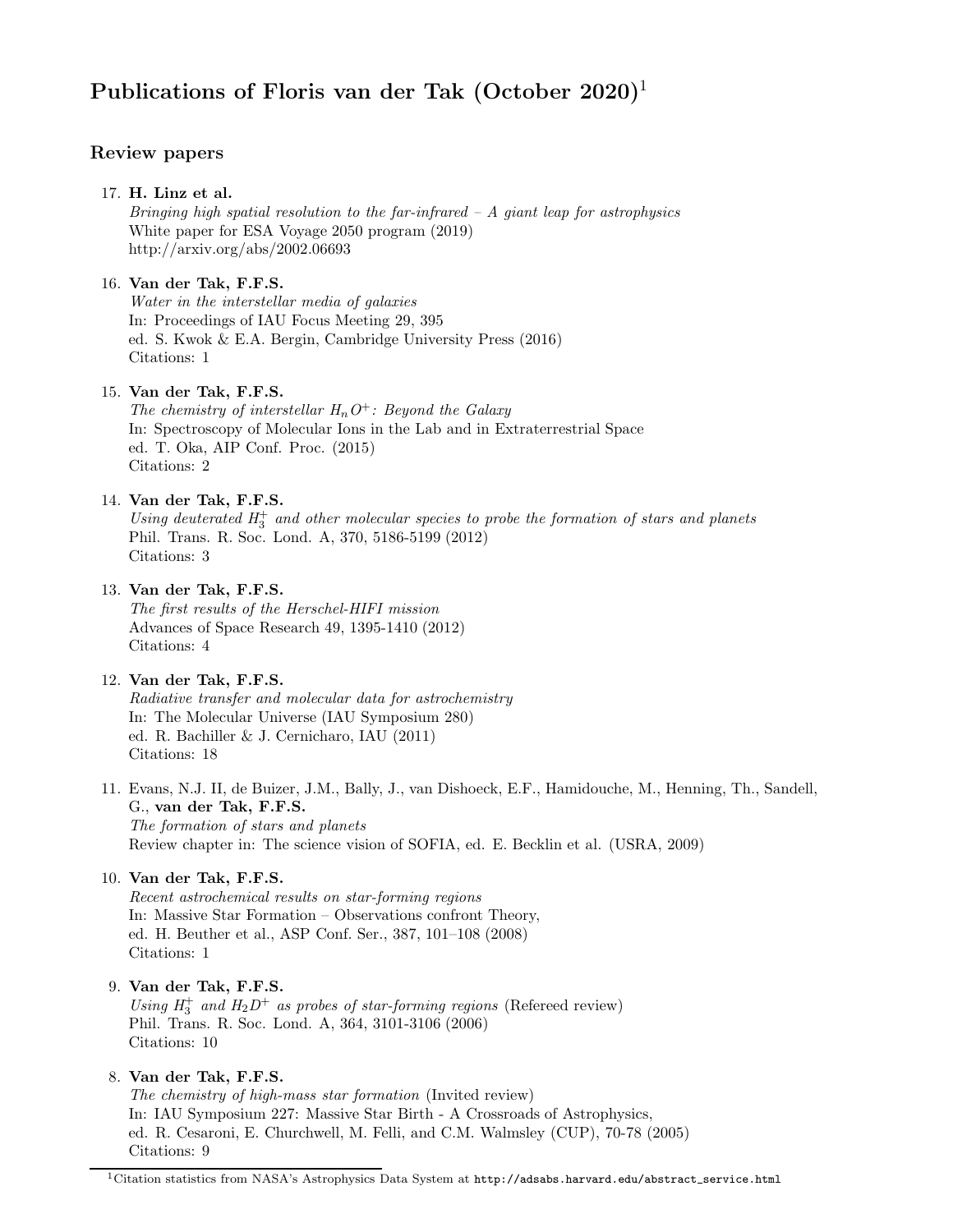- 7. Bergin, E.A., Maret, S., van der Tak, F.F.S. Chemistry of pre-stellar cores (Invited review) In: The Dusty and Molecular Universe, ed. A. Wilson (ESA-SP 577), 185–190 (2005) Citations: 5
- 6. Walmsley, C.M., van der Tak, F.F.S. Herschel and ISM / Star Formation (Invited review) In: The Dusty and Molecular Universe, ed. A. Wilson (ESA-SP 577), 55–60 (2005) Citations: 3
- 5. Van der Tak, F.F.S. Hot molecular cores and high-mass star formation (Invited review) In: IAU Symposium 221: Star formation at high angular resolution, ed. M. Burton, R. Jayawardhana & T. Bourke (ASP), 59–66 (2004) Citations: 15
- 4. Van der Tak, F.F.S., Lis, D.C., Gerin, M., Roueff, E., Schilke, P., Phillips, T.G. Interstellar triply deuterated ammonia In: Chemistry as a diagnostic of star formation, ed. C.L. Curry & M. Fich (NRC Press), 50–53 (2003) Citations: 1
- 3. Van der Tak, F.F.S. Observations and models of the embedded phase of high-mass star formation In: Hot star workshop III: The earliest phases of massive star birth, ed. P. Crowther (ASP Conf. Series No. 267), 33–42 (2002) Citations: 4
- 2. Van Dishoeck, E.F., van der Tak, F.F.S. Chemistry in the envelopes around massive young stars (Invited review) In: Highlights of Astronomy, Vol.12, presented at the XXIVth General Assembly of the IAU, ed. H. Rickman (ASP), 146–148 (2001)
- 1. Van Dishoeck, E.F., van der Tak, F.F.S. Chemistry in the envelopes around massive young stars (Invited review) In: IAU Symposium 197 'Astrochemistry: From Molecular Clouds to Planetary Systems', eds. Y.C. Minh & E.F. van Dishoeck (ASP), 97–112 (2000) Citations: 16

## Books

- 1. From interstellar clouds to star-forming galaxies: universal processes? Proceedings of IAU Symposium 315, held 2015 August 3-7, Honolulu Editors: P. Jablonka, P. André, F. van der Tak Cambridge University Press, 2016
- 2. Observations and models of the embedded phase of high-mass star formation PhD thesis, Leiden University (2000) Citations: 4

# Articles in peer-reviewed journals<sup>2</sup>

### Submitted

214. Qian Wang, P. Khosropanah, J. van der Kuur, G. de Lange, D. Audley, A. Aminaei, R. Hijmering, M. Ridder, S. Ilyas, A. van der Linden, M. Bruijn, van der Tak, F., Gao, J.R. Electrical cross talk of a frequency division multiplexing readout for transition edge sensor bolometer array Journal of Applied Physics, submitted

<sup>2</sup>Underlined authors are directly supervised students and postdocs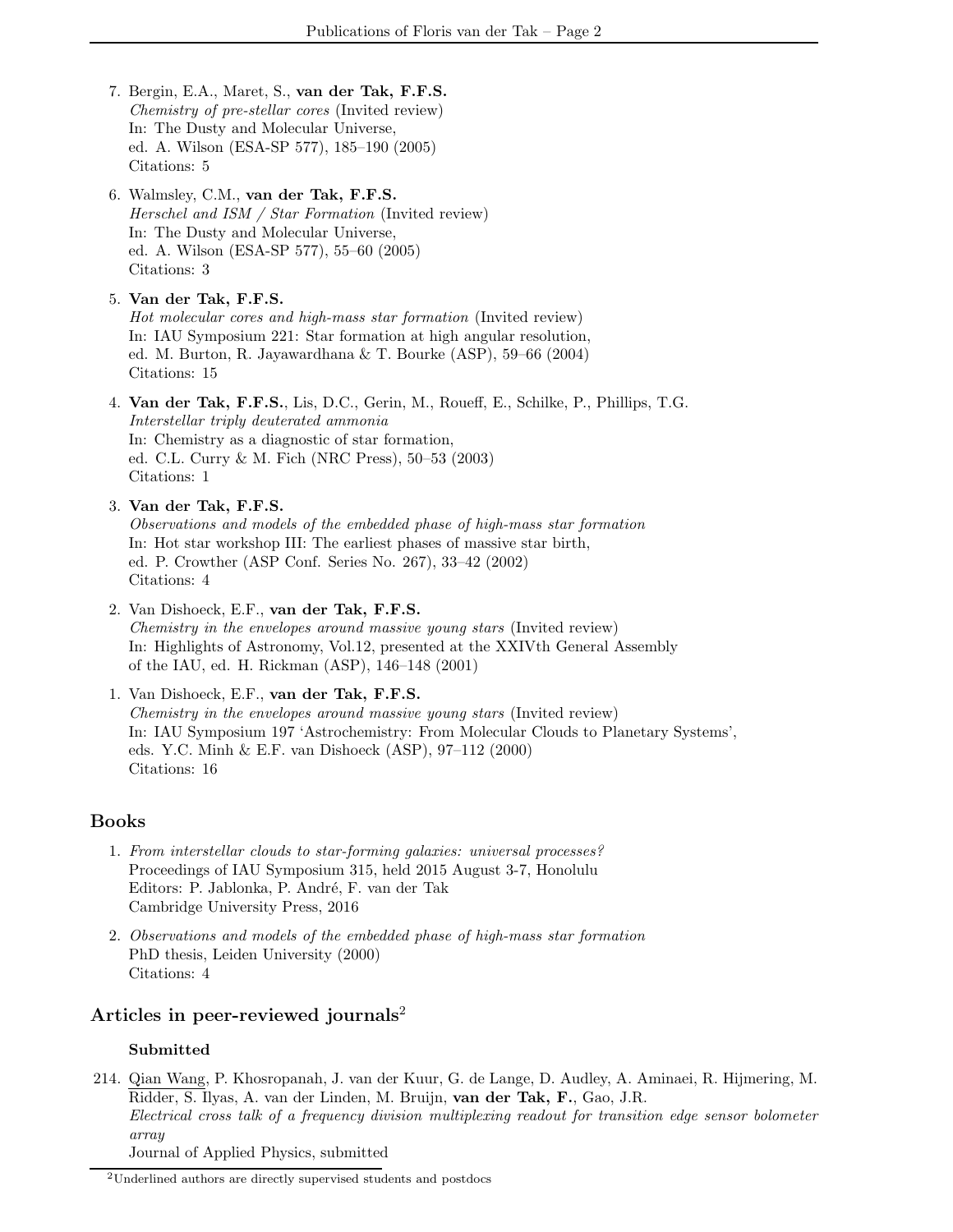- 213. M. Braam, F.F.S. van der Tak, K. Chubb, M. Min Detection of chromium hydride in the atmosphere of Hot Jupiter WASP-31b A&A, submitted
- 212. E.F. van Dishoeck, and the WISH team Water in star-forming regions: Physics and chemistry from clouds to disks as probed by Herschel spectroscopy. A&A, submitted
- 211. H. Linz et al. Bringing high spatial resolution to the far-infrared  $-A$  giant leap for astrophysics Experimental Astronomy, submitted
- 210. Ramos Padilla, A., Wang, L., Plöckinger, S., van der Tak, F., Trager, S., Schaye, J. Diagnosing the interstellar medium of galaxies with far-infrared emission lines. I. The [CII] 158  $\mu$ m line at  $z=0$ . A&A, submitted
- 209. Kavak, U., Sánchez-Monge, Á., López-Sepulcre, A., Cesaroni, R.,  $\mathbf{van}$  der Tak, F.F.S., et al. A search for radio jets from massive young stellar objects A&A, submitted
- 208. Frantseva, K., Nesvorný, D., Müller, M., van der Tak, F.F.S., ten Kate, I.L. Exogenous delivery of water to Mercury Icarus, submitted

- 207. Gan, Y., Mirzaei, B., van der Poel, S., Silva, J., Finkel, M., Eggens, M., Ridder, M., Khalatpour, A., Hu, Q., van der Tak, F., Gao, J.R. A 3.9 THz spatial filter based on a back-to-back Si-lens system Optics Express, in press (2020)
- 206. E. Koumpia, L. Evans, J. Di Francesco, F. F. S. van der Tak, R. D. Oudmaijer Mapping the  $H_2D^+$  and  $N_2H^+$  emission towards prestellar cores. Testing dynamical models of the collapse using gas tracers. A&A, in press (2020)
- 205. Kramer, C., and the HerM33es team Gas and dust cooling along the major axis of M33: Herschel/PACS [CII] and [OI] observations A&A 639, A61 (2020)
- 204. Frantseva, K., Müller, M., Pokorny, P., van der Tak, F.F.S., ten Kate, I.L. Enrichment of the HR 8799 planets by minor bodies and dust A&A 638, A50 (2020)
- 203. Van der Tak, F.F.S., Lique, F., Faure, A., Black, J.H., van Dishoeck, E.F. The Leiden Atomic and Molecular Database: Current status, recent updates, and future plans Atoms 8, 15 (2020)
- 202. Q. Wang, M.D. Audley, P. Khosropanah, J. van der Kuur, G. de Lange, A. Aminaei, D. Boersma, F. van der Tak, J.R. Gao Noise measurements of a low noise amplifier in the FDM readout system for SAFARI Journal of Low Temperature Physics 199, 817 (2020)
- 201. Tjoa, J.N.K.Y., Müller, M., van der Tak, F.F.S. The subsurface habitability of small icy exomoons A&A 636, A50 (2020)
- 200. Allen, V., van der Tak, F.F.S., Lopez-Sepulcre, A., Sanchez-Monge, A., Rivilla, V., Cesaroni, R. Exploring the formation pathways of interstellar formamide near young O-type stars A&A 636, A67 (2020)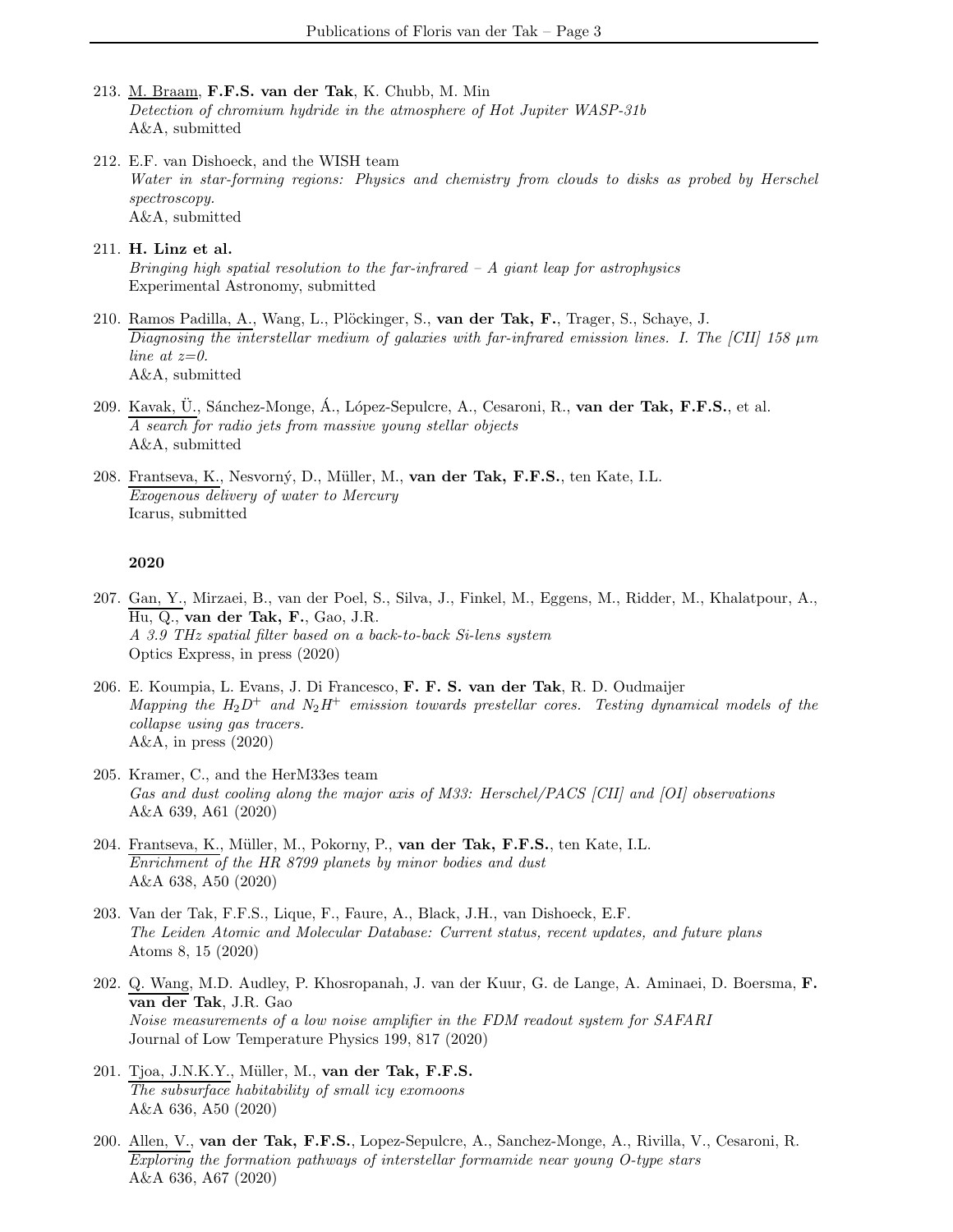199. Rivilla, V., van der Tak, F.F.S. et al. ALMA and ROSINA detections of phosphorus-bearing molecules: the interstellar thread between starforming regions and comets MNRAS 492, 1180 (2020) Citations: 6

- 198. Kavak, Ü., van der Tak, F.F.S., Tielens, A.G.G.M., Shipman, R.F.  $O$ rigin of Hydrogen Fluoride Emission in the Orion Bar: An excellent tracer for CO-dark H<sub>2</sub> gas clouds A&A 631, A117 (2019) Citations: 1
- 197. Fontani, F., Rivilla, V., van der Tak, F.F.S., Minnini, C., Beltrán, M., Caselli, P. Origin of the PN molecule in star-forming regions: the enlarged sample MNRAS 489, 4530 (2019) Citations: 2
- 196. Pearson, W., Wang, L., van der Tak, F.F.S. et al. Effect of galaxy mergers on star formation rates A&A 631, A51 (2019) Citations: 12
- 195. Gan, Y., Mirzaei, B., Silva, J., Khalatpour, A., Hu, Q., Groppi, C., Siles, J., van der Tak, F., Gao, J.R. 81 supra-THz beams generated by a Fourier grating and a quantum cascade laser Optics Express, 27(23), 34192-34203 (2019)
- 194. Maud, L., and the ALMA massive disks consortium Substructures in the Keplerian disk around the O-type protostar  $G17.64+0.16$ A&A 627, L6 (2019) Citations: 11
- 193. Kwon, W., I. Stephens, J. Tobin, L. Looney, Z.-Y. Li, van der Tak, F.F.S., R. Crutcher Saving Early Disk Formation of Young Stellar Objects from the Magnetic Braking Catastrophe ApJ 879, 25 (2019) Citations: 18
- 192. Pearson, W., Wang, L., Trayford, J.W., Petrillo, C.E., van der Tak, F.F.S. Identifying Galaxy Mergers in Observations and Simulations with Deep Learning A&A 626, A49 (2019) Citations: 10
- 191. Seo, Y., and the STO-2 consortium Probing ISM structure in Trumpler 14 & Carina I using STO-2 ApJ 878, 120 (2019) Citations: 2
- 190. André, Ph., and the SPICA consortium Probing the cold magnetized Universe with SPICA-POL (B-BOP) PASA 36, 29 (2019) Citations: 10
- 189. Van der Tak, F.F.S., Shipman, R., Jacq, T., Herpin, F., Braine, J., Wyrowski, F. Evidence for infall onto high-mass protostars from Herschel/HIFI observations of water A&A, 625, A103 (2019) Citations: 1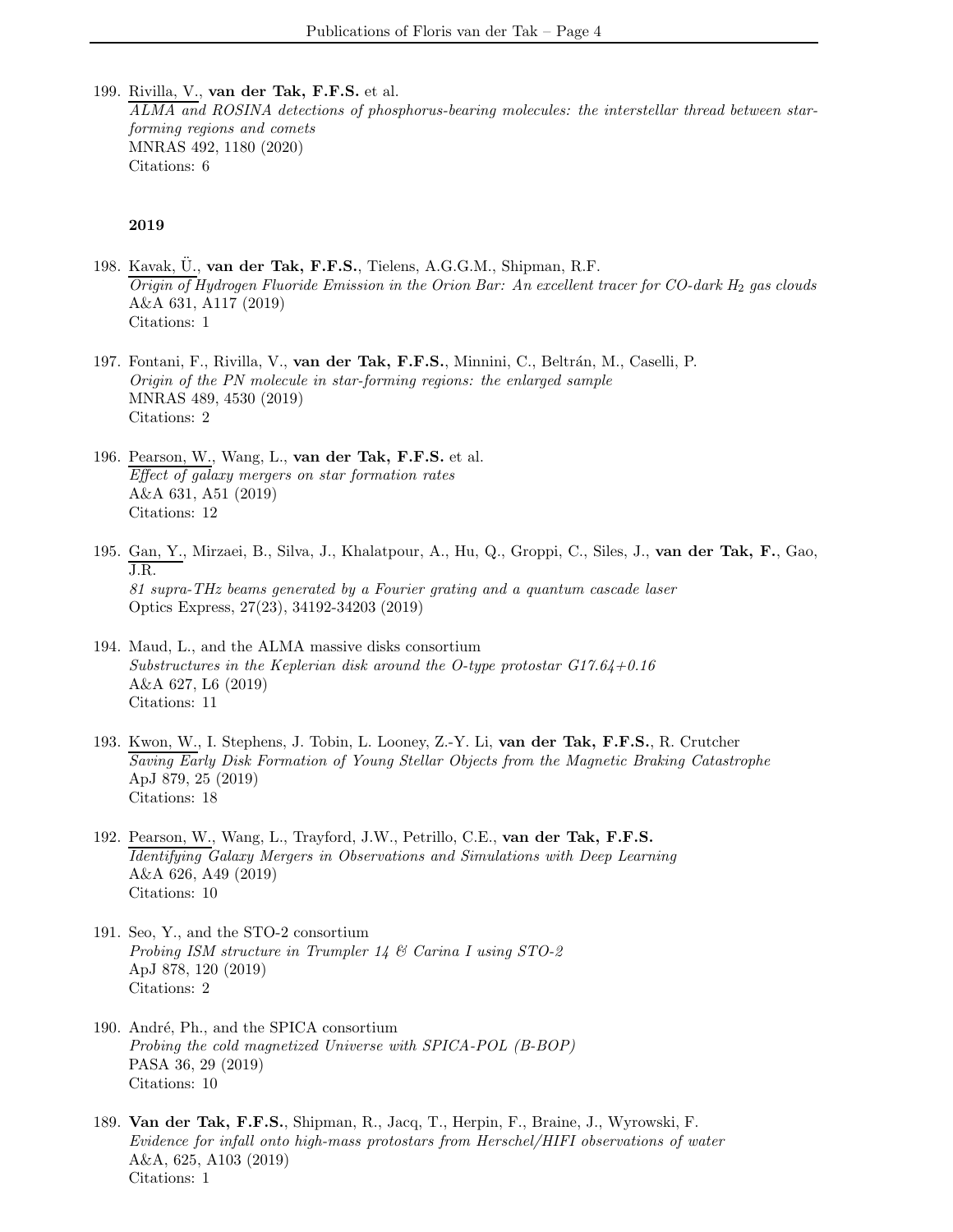- 188. Egami, E., and the SPICA consortium Probing the High-Redshift Universe with SPICA: Toward the Epoch of Reionization and Beyond PASA 35, 48 (2018) Citations: 11
- 187. Maud, L., Cesaroni, R., Kumar, M., Van der Tak, F.F.S., Allen, V., et al. ALMA evidence for an SiO disc and disc wind from G17.64+0.16 A&A 620, A31 (2018) Citations: 18
- 186. Roelfsema, P., and the SPICA consortium SPICA – a cryogenic infrared space telescope PASA 35, 30 (2018) Citations: 38
- 185. Pearson, W, Wang, L., Hurley, P., Malek, K., Buat, V., Burgarella, D., Farrah, D., Oliver, S., Smith, D., van der Tak, F. The Main Sequence of Star Forming Galaxies Beyond the Herschel Confusion Limit A&A 615, A146 (2018) Citations: 35
- 184. Moscadelli, L., and the ALMA-disks consortium The feedback of a HC Hii region on its parental molecular core: The case of core A1 in the star-forming region G24.78+0.08 A&A 616, A66 (2018) Citations: 8
- 183. Allen, V., van der Tak, F.F.S., Walsh, C. Complex cyanides as chemical clocks in hot cores A&A 616, A67 (2018) Citations: 6
- 182. Beltrán, M., and the ALMA-disks consortium Accelerating infall and rotational spin-up in the hot molecular core G31.41+0.31 A&A 615, A141 (2018) Citations: 18
- 181. Frantseva, K., Müller, M., ten Kate, I.L., van der Tak, F.F.S., Greenstreet, S. Delivery of organics to Mars through asteroid and comet impacts Icarus 309, 125 (2018) Citations: 3
- 180. Van der Tak, F., and the SPICA consortium Probing the baryon cycle of galaxies with SPICA mid- and far-infrared observations PASA 35, e002 (2018) Citations: 9
- 179. Klaassen, P., Johnston, K., Urquhart, J., Mottram, J., Peters, T., Kuiper, R., Beuther, H., van der Tak, F.F.S., Goddi, C. The evolution of young HII regions. I. Continuum emission and internal dynamics. A&A 611, A99 (2018) Citations: 11

### 2017

178. Gruppioni, L., and the SPICA consortium Tracing the evolution of dust obscured star-formation and accretion all the way back to re-ionization with SPICA PASA, 34, 55 (2017) Citations: 17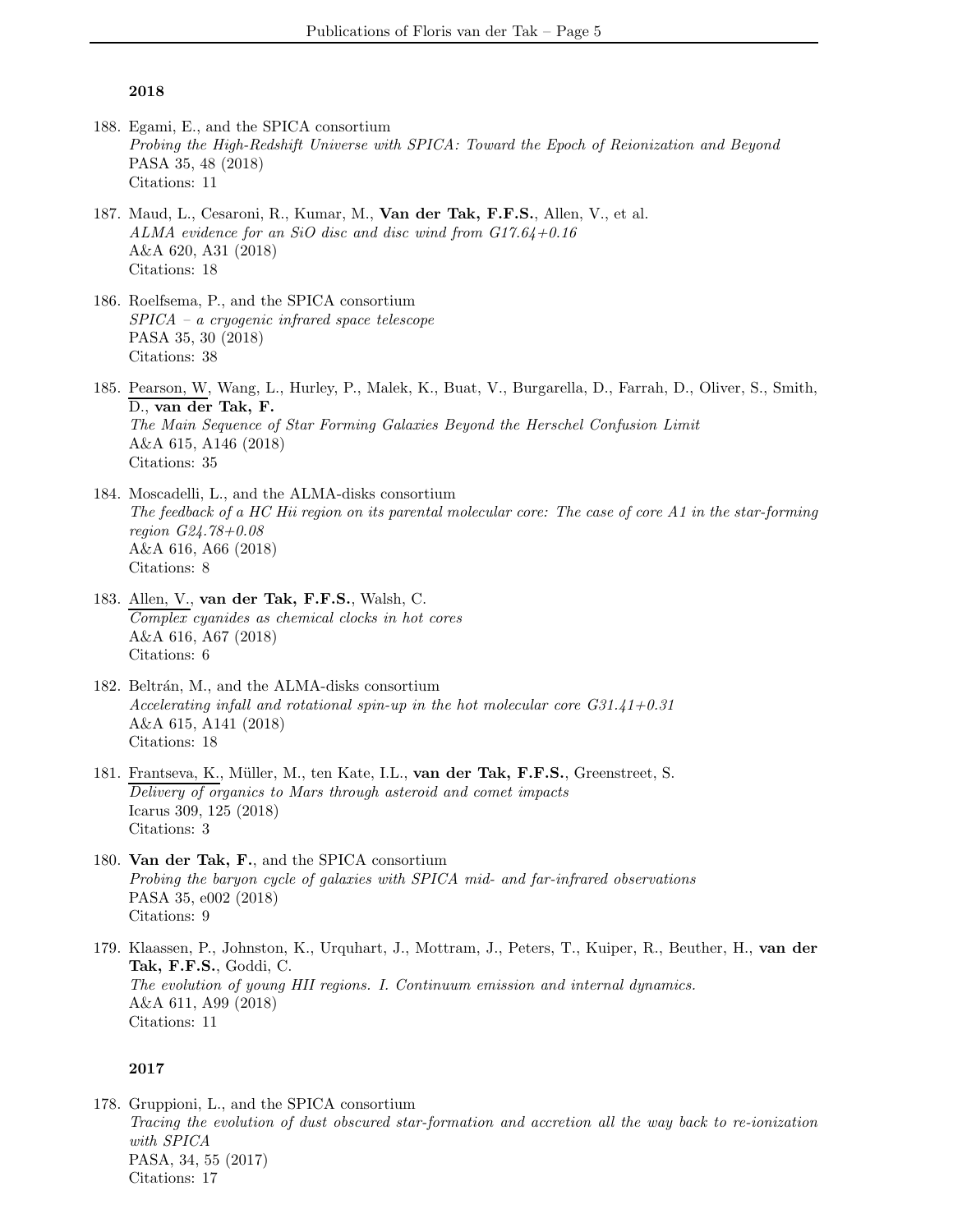- 177. Kaneda, H., and the SPICA consortium Unbiased large spectroscopic surveys of dust-band-selected galaxies by SPICA PASA 34, 59 (2017) Citations: 11
- 176. Spinoglio, L., and the SPICA consortium Galaxy evolution studies with the SPace IR telescope for Cosmology and Astrophysics (SPICA) PASA, 34, 57 (2017) Citations: 20
- 175. González-Alfonso, E., and the SPICA-GalEvol consortium Feeding and feedback: key ingredients of galaxy evolution? Outflows and inflows with SPICA PASA, 34, 54 (2017) Citations: 15
- 174. Fernández-Ontiveros, J.A., and the SPICA-GalEvol consortium SPICA and the Chemical Evolution of Galaxies: The Rise of Metals and Dust PASA, 34, 53 (2017) Citations: 11
- 173. Allen, V., van der Tak, F.F.S., Cesaroni, R., Sánchez-Monje, Á., Beltrán, M. The Chemical Diversity of Hot Cores With Disks: An investigation with ALMA A&A 603, A133 (2017) Citations: 15
- 172. Koumpia, E., Semenov, D., van der Tak, F.F.S., Boogert, A.C.A., Caux, E. The chemical structure of the Class 0 protostar NGC 1333 IRAS 4A A&A 603, A88 (2017) Citations: 5
- 171. Pearson, W.J., Wang, L., van der Tak, F.F.S., Hurley, P. De-blending Deep Herschel Surveys: A Multi-wavelength Approach A&A 603, A102 (2017) Citations: 6
- 170. Caselli, P., and the WISH-PSC team  $NH_3$  1<sub>0</sub>–0<sub>0</sub> in the pre-stellar core L1544 A&A 603, L1 (2017) Citations: 16
- 169. Leurini, S., F. Herpin, F. van der Tak, F. Wyrowski, G.J. Herczeg, E. van Dishoeck The distribution of water in the G327.3-0.6 massive star-forming region A&A 602, A70 (2017) Citations: 1
- 168. Cesaroni, R., ... Allen, V., ... van der Tak, F.F.S., et al: Chasing disks around O-type (proto)stars: Evidence from ALMA observations A&A 602, A59 (2017) Citations: 49
- 167. Gratier, P., and the HerM33es team: The molecular gas mass of M 33 A&A 600, A27 (2017) Citations: 14
- 166. Nagy, Z., Choi, Y., Ossenkopf-Okada, V., van der Tak, F.F.S., Bergin, E.A., et al. Herschel/HIFI spectral line survey of the Orion Bar: Temperature and density differentiation near the PDR surface A&A 599, A22 (2017) Citations: 22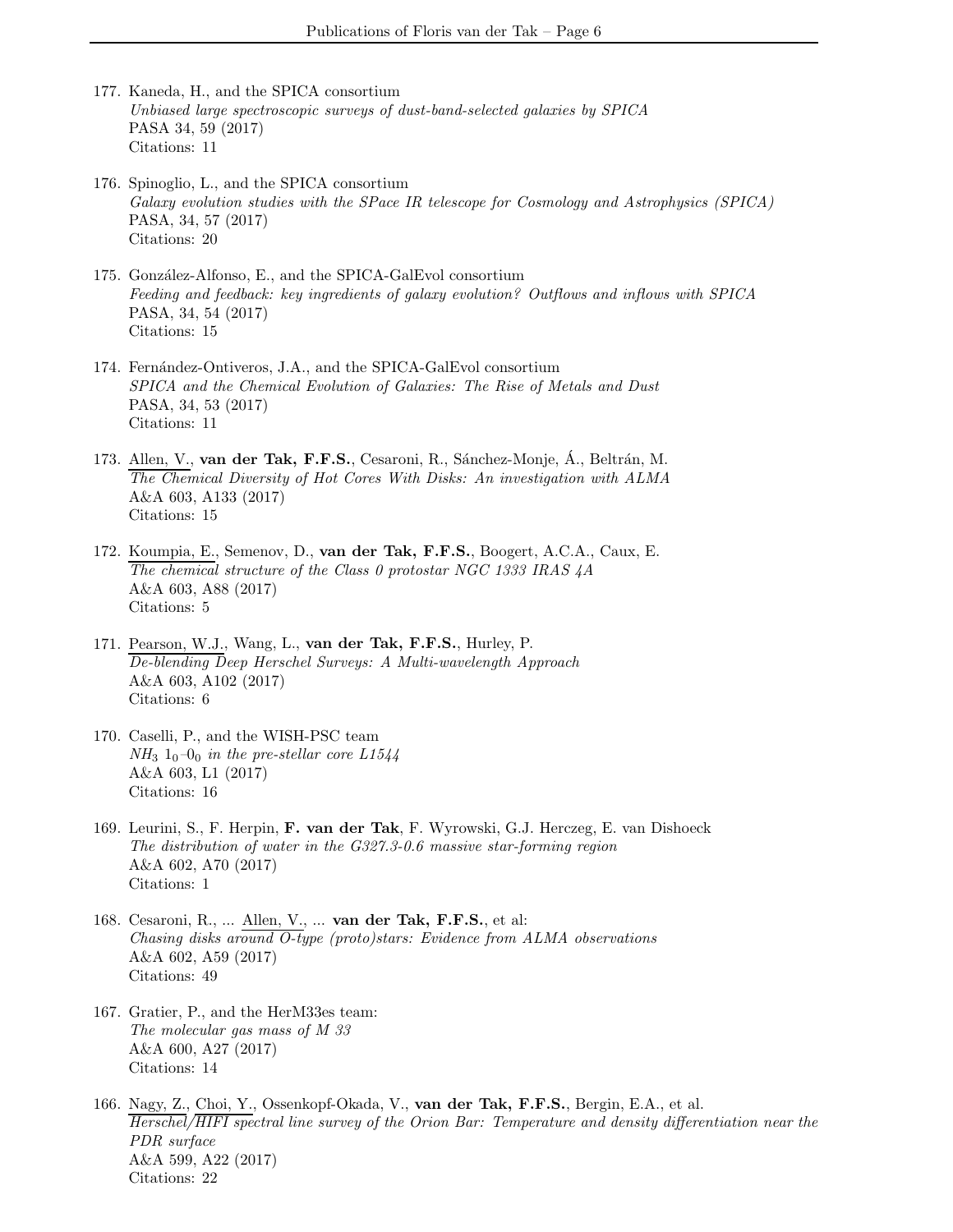- 165. Tahani, K., Plume, R., Bergin, E.A., ... van der Tak, F.F.S. Analysis of the Herschel/Hexos Spectral Survey Toward Orion South: A Massive Protostellar Envelope with Strong External Irradiation ApJ 832, 12 (2016) Citations: 7
- 164. Koumpia, E., van der Tak, F.F.S., Kwon, W., Tobin, J.J., Fuller, G.A., Plume, R. The evolutionary status of dense cores in the NGC 1333 IRAS4 region A&A 595, A51 (2016) Citations: 8
- 163. Jacq, T., Braine, J., Herpin, F., van der Tak, F.F.S., Wyrowski, F. Structure and kinematics of the clouds surrounding the Galactic mini-starburst W43 MM1 A&A 595, A66 (2016) Citations: 3
- 162. Van der Tak, F.F.S., Weiss, A., Liu, L., Güsten, R. The ionization rates of galactic nuclei and disks from Herschel/HIFI observations of water and its associated ions A&A 593, A43 (2016) Citations: 10
- 161. Lis, D.C., Wootten, H.A., Gerin, M., Pagani, L., Roueff, E., van der Tak, F.F.S., Vastel, C., Walmsley, C.M. Star Formation and Feedback: A Molecular Outflow–Prestellar Core Interaction in L1689N ApJ 827, 133 (2016) Citations: 8
- 160. Benz, A.O., and the WISH team Water in star-forming regions with Herschel. VI. Constraints on UV and X-ray irradiation from a survey of hydrides in low-to high-mass YSOs A&A 590, A105 (2016) Citations: 11
- 159. Herpin, F., Chavarría, L., Jacq, T., Braine, J., van der Tak, F.F.S., et al The Herschel-HIFI view of mid-IR-quiet massive protostellar objects A&A 587, A139 (2016) Citations: 6
- 158. B. Mookerjea, F. Israel, C. Kramer, T. Nikola, J. Braine, V. Ossenkopf, M. Röllig, C. Henkel, P. van der Werf, F. van der Tak, M. C. Wiedner Velocity resolved [C II] spectroscopy of the center and the BCLMP 302 region of M 33 (HerM 33es) A&A 586, A37 (2016) Citations: 10
- 157. San José García, I., Mottram, J.C., van Dishoeck, E.F., Kristensen, L.E., van der Tak, F.F.S., et al Linking low- to high-mass YSOs with Herschel-HIFI observations of water A&A 585, A103 (2016) Citations: 14

#### 2015

156. Ossenkopf, V., Koumpia, E., Okada, Y., Mookerjea, B., van der Tak, F.F.S., Simon, R., Pütz, P., Güsten R. The fine structure line deficit in S140 A&A 580, A83 (2015) Citations: 5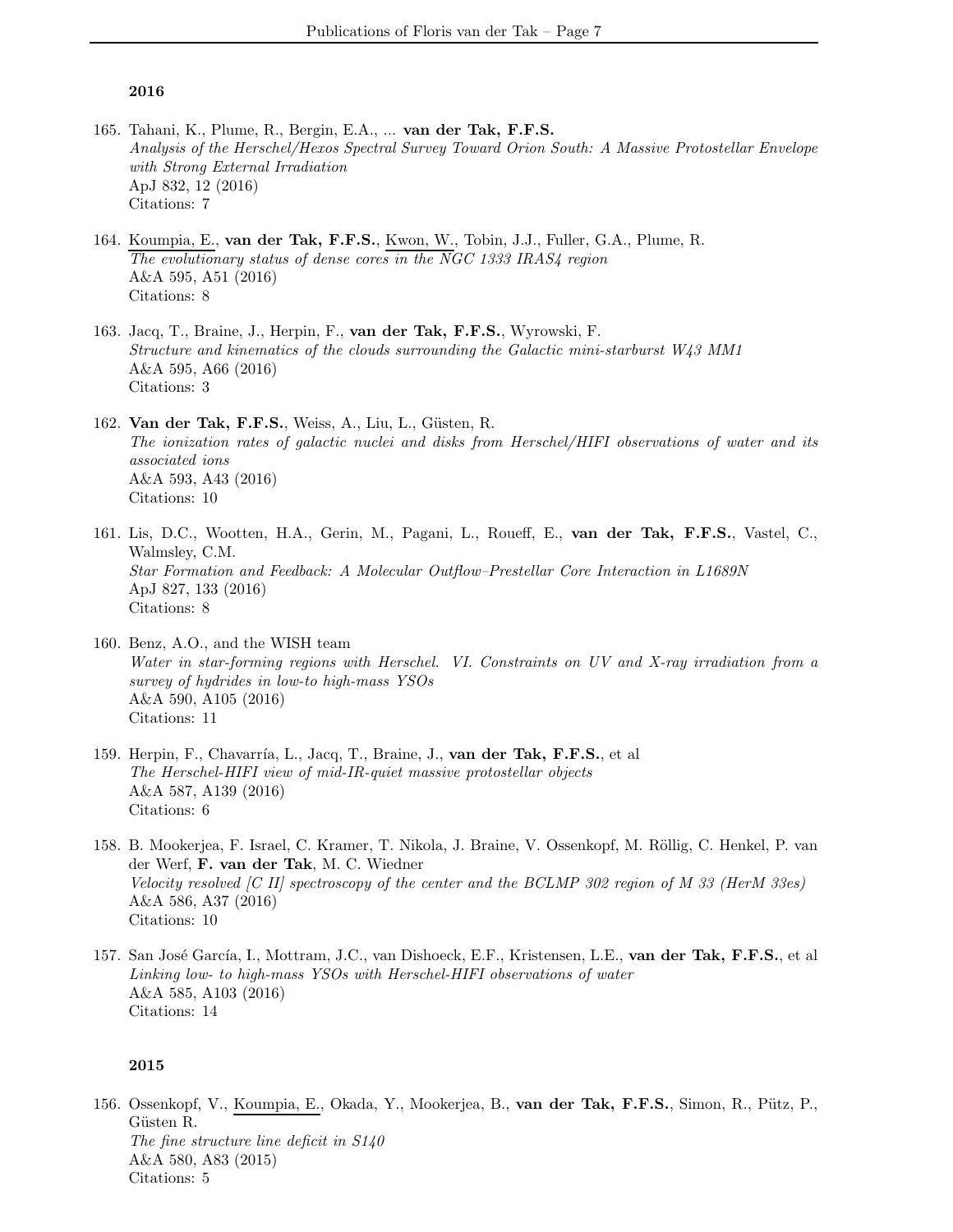- 155. Giannetti, A., Wyrowski, F., Leurini, S., Urquhart, J., Csengeri, T., Menten, K.M., Bronfman, L., van der Tak, F.F.S. Infrared dark clouds on the far side of the Galaxy A&A 580, L7 (2015) Citations: 8
- 154. Nagy, Z., Ossenkopf, V., van der Tak, F.F.S., Faure, A., Makai, Z., Bergin, E.A.  $C_2H$  observations toward the Orion Bar A&A 578, A124 (2015) Citations: 21
- 153. Koumpia, E., Harvey, P.M., Ossenkopf, V., van der Tak, F.F.S., Mookerjea, B., Fuente, A., Kramer, C. Temperatures of dust and gas in S 140 A&A 580, A63 (2015) Citations: 6
- 152. Nagy, Z., van der Tak, F.F.S., Fuller, G.A., Plume, R. Physical and chemical differentiation of the luminous star-forming region W49A A&A 577, A127 (2015) Citations: 14
- 151. Boquien, M., and the HerM33es team Measuring star formation in the era of high resolution observations: the case of M33 A&A 578, A8 (2015) Citations: 28
- 150. Choi, Y., van der Tak, F.F.S., van Dishoeck, E.F., Herpin, F., Wyrowski, F. Observations of warm water with Herschel/HIFI toward the high-mass protostar AFGL 2591 A&A 576, A85 (2015) Citations: 7
- 149. Kaźmierczak-Barthel, M., Semenov, D., van der Tak, F.F.S., Chavarría, L., van der Wiel, M.H.D. The HIFI spectral survey of AFGL 2591 (CHESS). III. Chemical structure of the protostellar envelope. A&A 574, A71 (2015) Citations: 8
- 148. Indriolo, N., and the HEXOS team Herschel Survey of Galactic  $OH^+, H_2O^+,$  and  $H_3O^+$ : Probing the Molecular Hydrogen Fraction and Cosmic-Ray Ionization Rate ApJ 800, 40 (2015) Citations: 87

- 147. Roelfsema, P., Giard, M. , Najarro, F. , ..., F.F.S. van der Tak, et al. SAFARI new and improved: extending the capabilities of SPICA's imaging spectrometer SPIE 9143, 1 (2014) Citations: 8
- 146. Mottram, J.C., and the WISH team Water in star-forming regions with Herschel. V. The physical conditions in low-mass protostellar outflows revealed by multi-transition water observations A&A 572, A21 (2014) Citations: 38
- 145. A. Coutens, C. Vastel, U. Hincelin, E. Herbst, D.C. Lis, L. Chavarría, M. Gérin, F.F.S. van der Tak, et al. Water deuterium fractionation in the high-mass star-forming region G34.26+0.15 MNRAS 445, 1299 (2014) Citations: 22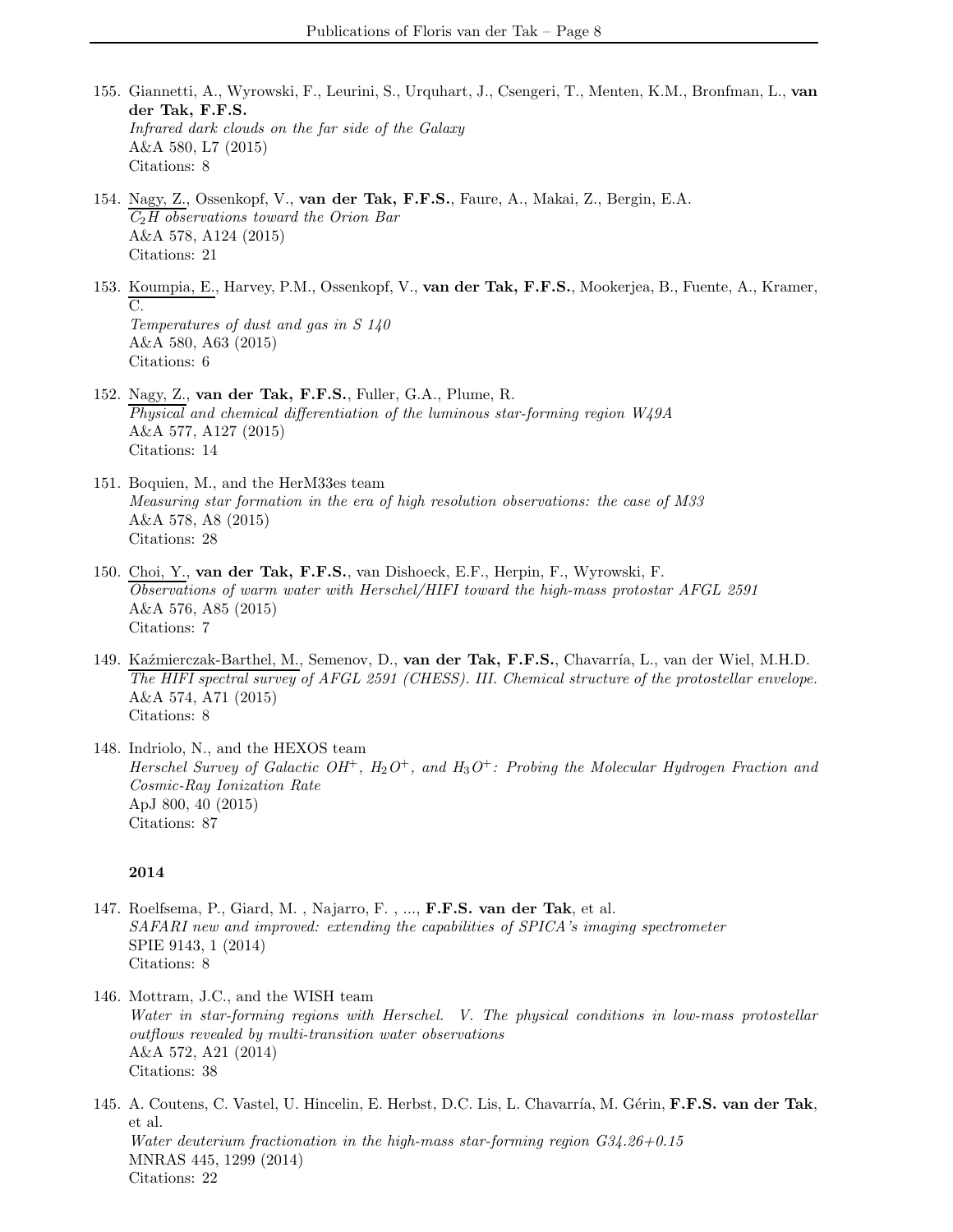- 144. Y. Choi, F.F.S. van der Tak, E.A. Bergin, R. Plume A non-equilibrium ortho-para ratio of water in the Orion PDR A&A 572, L10 (2014) Citations: 15
- 143. Chen, J.H., and the HOP team Herschel HIFI observations of  $O_2$  toward Orion: special conditions for shock enhanced emission ApJ 793, 111 (2014) Citations: 28
- 142. Shipman, R., Van der Tak, F.F.S., Wyrowski, F., Herpin, F., Frieswijk, W. Physical conditions in IRDC cores from HIFI observations of  $H_2O$ A&A 570, A51 (2014) Citations: 6
- 141. M.T. Beltrán, A. Sánchez-Monge, R. Cesaroni, ... F.F.S. van der Tak, et al. Filamentary structure and Keplerian rotation in the high-mass star-forming region G35.03+0.35 imaged with ALMA A&A 571, A52 (2014) Citations: 32
- 140. A. Sánchez-Monge, M.T. Beltrán, R. Cesaroni, ... F.F.S. van der Tak, et al. A necklace of dense cores in the high-mass star forming region G35.20-0.74 N: ALMA observations A&A 569, A11 (2014) Citations: 50
- 139. Druard, C., and the HerM33ES team The IRAM M33 CO 2-1 survey. A complete census of molecular gas out to 7 kpc. A&A 567, A118 (2014) Citations: 60
- 138. Kaźmierczak-Barthel, M., van der Tak, F.F.S., Helmich, F.P., Chavarría, L., Wang, K.-S., Ceccarelli, C. The HIFI spectral survey of AFGL 2591 (CHESS). II. Summary of the survey. A&A 567, A53 (2014) Citations: 6
- 137. Crockett, N., and the HEXOS team Analysis of the HIFI spectral survey of Orion KL. I: Methods ApJ 787, 112 (2014) Citations: 75
- 136. Leurini, S., Gusdorf, A., Wyrowski, F., Codella, C., Csengeri, T., van der Tak, F.F.S., Beuther, H. Water emission from the high-mass star forming region IRAS 17233-3606: High water abundances at high velocities A&A 564, L11 (2014) Citations: 11
- 135. Wang, K., Zhang, Q., Testi, L., van der Tak, F.F.S., et al. Hierarchical Fragmentation and Sequential Star Formation in the Galactic 'Snake' G11.11–0.12 MNRAS 439, 3275 (2014) Citations: 121
- 134. Karska, A., and the high-mass WISH team Far-infrared molecular lines from low- to high-mass star-forming regions observed with Herschel A&A 562, 45 (2014) Citations: 29

133. Van der Tak, F.F.S., Nagy, Z., Ossenkopf, V., Makai, Z., Black, J.H., Faure, A., Gerin, M., Bergin, E.A.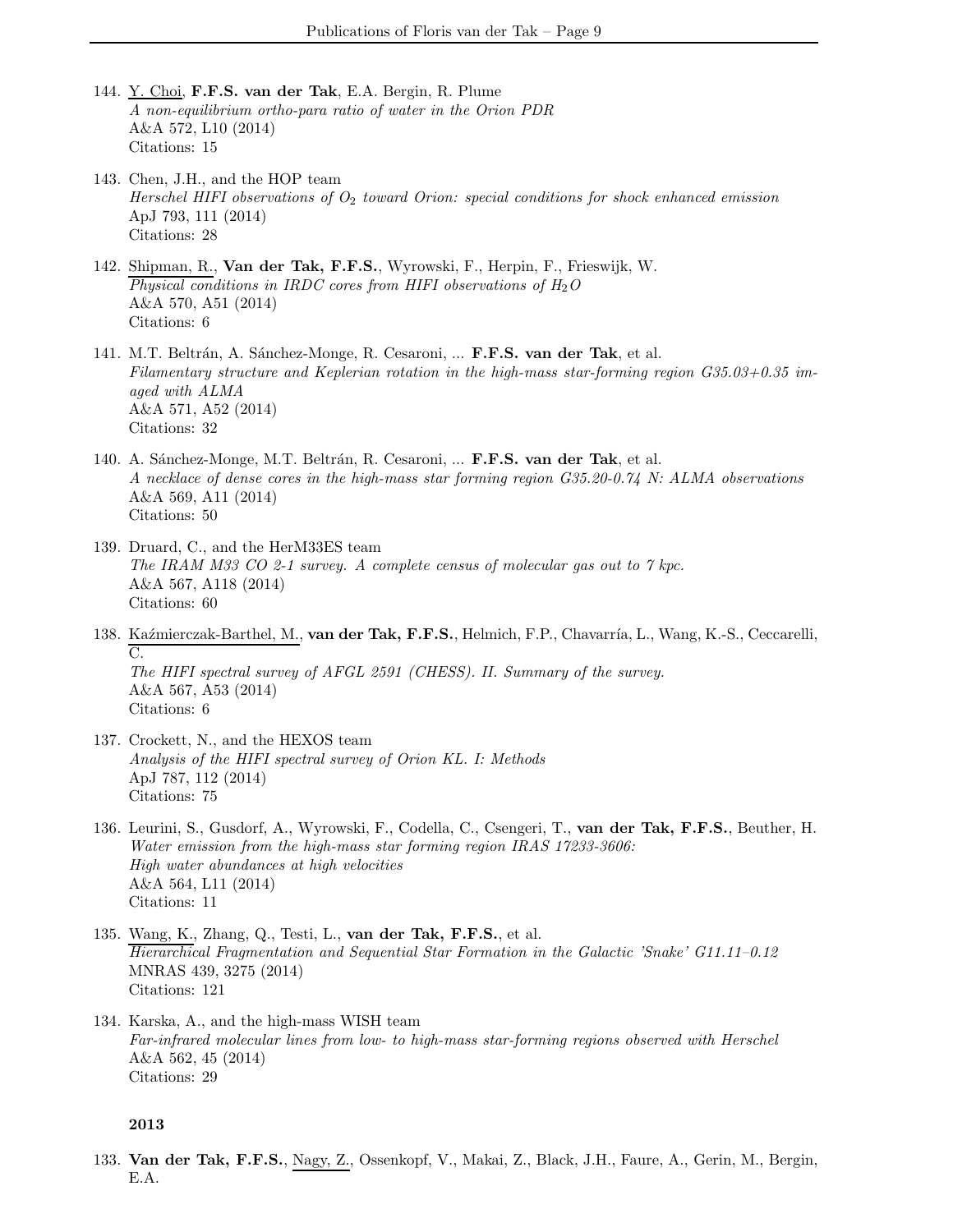Spatially extended  $OH^+$  emission in the Orion Bar and Ridge A&A 560, A95 (2013) Citations: 27

- 132. Coutens, A., and the WISH-CHESS-HEXOS HDO team Deuterated water in the solar-type protostars NGC 1333 IRAS 4A and 4B A&A 560, A39 (2013) Citations: 29
- 131. Wang, K.S., Bourke, T.L., Hogerheijde, M.R., van der Tak, F.F.S., Benz, A.O., Megeath, S.T., Wilson, T.L. Dense molecular cocoons in the massive protocluster W3 IRS5: a test case for models of massive star formation A&A 558, A69 (2013) Citations: 9
- 130. Öberg, K., Boamah, M.D., Fayolle, E.C., Garrod, R.T., Cyganowski, C., van der Tak, F.F.S. The spatial distribution of organics around the high-mass protostar NGC 7538 IRS9 ApJ 771, 95 (2013) Citations: 26
- 129. Van der Tak, F.F.S., Chavarría, L., Herpin, F., Wyrowski, F., Walmsley, C.M., van Dishoeck, E.F., et al. Water in star-forming regions with Herschel. IV. A survey of low-J  $H_2O$  line profiles toward high-mass protostars A&A 554, A83 (2013) Citations: 41
- 128. Sánchez-Monge, Á., Cesaroni, R., Beltrán, M., ..., van der Tak, F.F.S., et al. A candidate circumbinary disk in G35.20-0.74N: A study with ALMA A&A 552, L10 (2013) Citations: 69
- 127. Van der Wiel, M.H.D., Pagani, L., van der Tak, F.F.S., Kaźmierczak, M., Ceccarelli, C. Highly excited linear rotor molecules in the high-mass protostellar envelope of AFGL 2591 A&A 553, A11 (2013) Citations: 11
- 126. Okada, Y., and the WADI team Probing the role of PAHs in the photo-electric heating of photodissociation regions A&A 553, A2 (2013) Citations: 24
- 125. San José García, I., Mottram, J.C., Kristensen, L.E., van Dishoeck, E.F., Yildiz, U.A., van der Tak, F.F.S., et al Herschel-HIFI observations of high-J CO and isotopologues in star-forming regions: from low to high mass A&A 553, A125 (2013) Citations: 36
- 124. Karska, A., and the WISH team Water in star-forming regions with Herschel. III. Far-infrared line cooling in low-mass young stellar objects A&A 552, A141 (2013) Citations: 84
- 123. Emprechtinger, M., Lis, D.C., Rolffs, R., Schilke, P., Monje, R., Comito, C., Ceccarelli, C., Neufeld, D.A., F. van der Tak The Abundance, Ortho/Para Ratio, and Deuteration of Water in the High-Mass Star Forming Region NGC 6334 I ApJ 765, 61 (2013) Citations: 29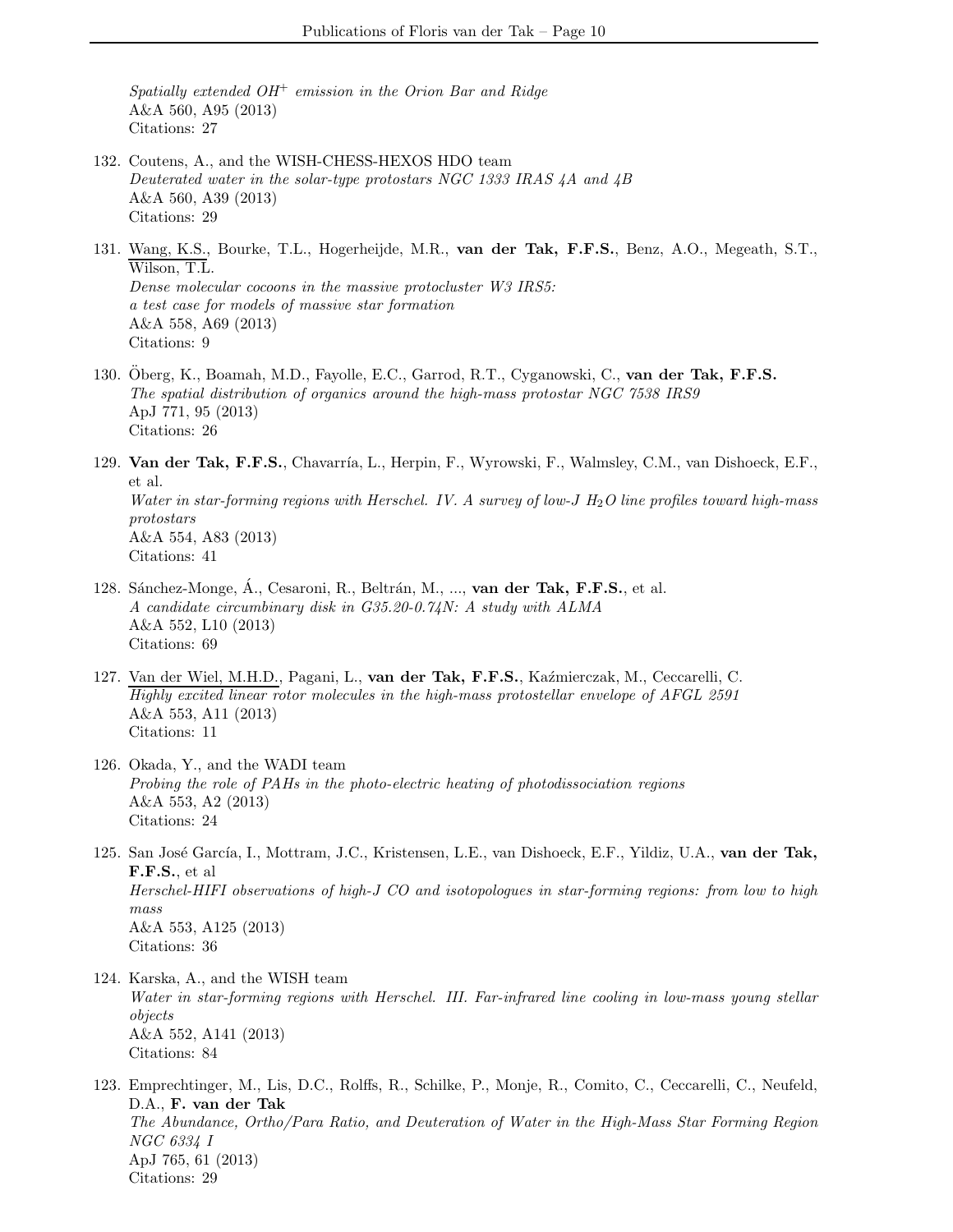- 122. Nagy, Z., van der Tak, F.F.S., Ossenkopf, V., et al The chemistry of ions in the Orion Bar I.  $CH^+$ ,  $SH^+$  and  $CF^+$ . A&A 550, A96 (2013) Citations: 55
- 121. Ossenkopf, V., Röllig, M., Neufeld, D.A., Pilleri, P., Lis, D.C., Fuente, A., van der Tak, F.F.S., Bergin, E.A. Herschel/HIFI observations of [CII] and  $(^{13}$ CII] in PDRs A&A 550, A57 (2013) Citations: 48
- 120. Leurini, S., Wyrowski, F., Herpin, F., van der Tak, F.F.S., Güsten, R., van Dishoeck, E.F. The distribution of warm gas in the G327.3–0.6 star-forming region A&A 550, A10 (2013) Citations: 7
- 119. Buchbender, Ch., and the HERMES team Dense gas in M33 A&A 549, A17 (2013) Citations: 21

- 118. Caselli, P., Keto, E., Bergin, E.A., Tafalla, M., Aikawa, Y., Douglas, Th., Pagani, L., Yildiz, U.A., van der Tak, F., et al. First detection of water vapour in a pre-stellar core ApJ 759, L37 (2012) Citations: 112
- 117. Braine, J., Gratier, P., Kramer, C., Israel, F.P., van der Tak, F., et al. Spectrally resolved CII emission in M 33: Physical conditions and kinematics around BCLMP 691 A&A 544, A55 (2012) Citations: 19
- 116. Emprechtinger, M., Monje, R., van der Tak, F., van der Wiel, M., Lis, D., Neufeld, D., Phillips, T., Ceccarelli, C. Hydrogen Fluoride in High-Mass Star-forming Regions ApJ 756, 136 (2012) Citations: 22
- 115. Xilouris, E., and the HERMES team Cold and warm dust emission from M33 A&A 543, A74 (2012) Citations: 37
- 114. Melnick, G., and the HOP team Herschel search for  $O_2$  toward the Orion Bar ApJ 752, 26 (2012) Citations: 29
- 113. Wang, K.S., van der Tak, F.F.S., Hogerheijde, M.R. An expanding, non-Keplerian disk around the young massive star AFGL 2591 A&A 543, A22 (2012) Citations: 34
- 112. Herpin, F., Chavarría, L., Van der Tak, F.F.S., et al. The massive protostar W43-MM1 as seen by Herschel-HIFI water spectra: high turbulence and accretion luminosity A&A 542, A76 (2012) Citations: 39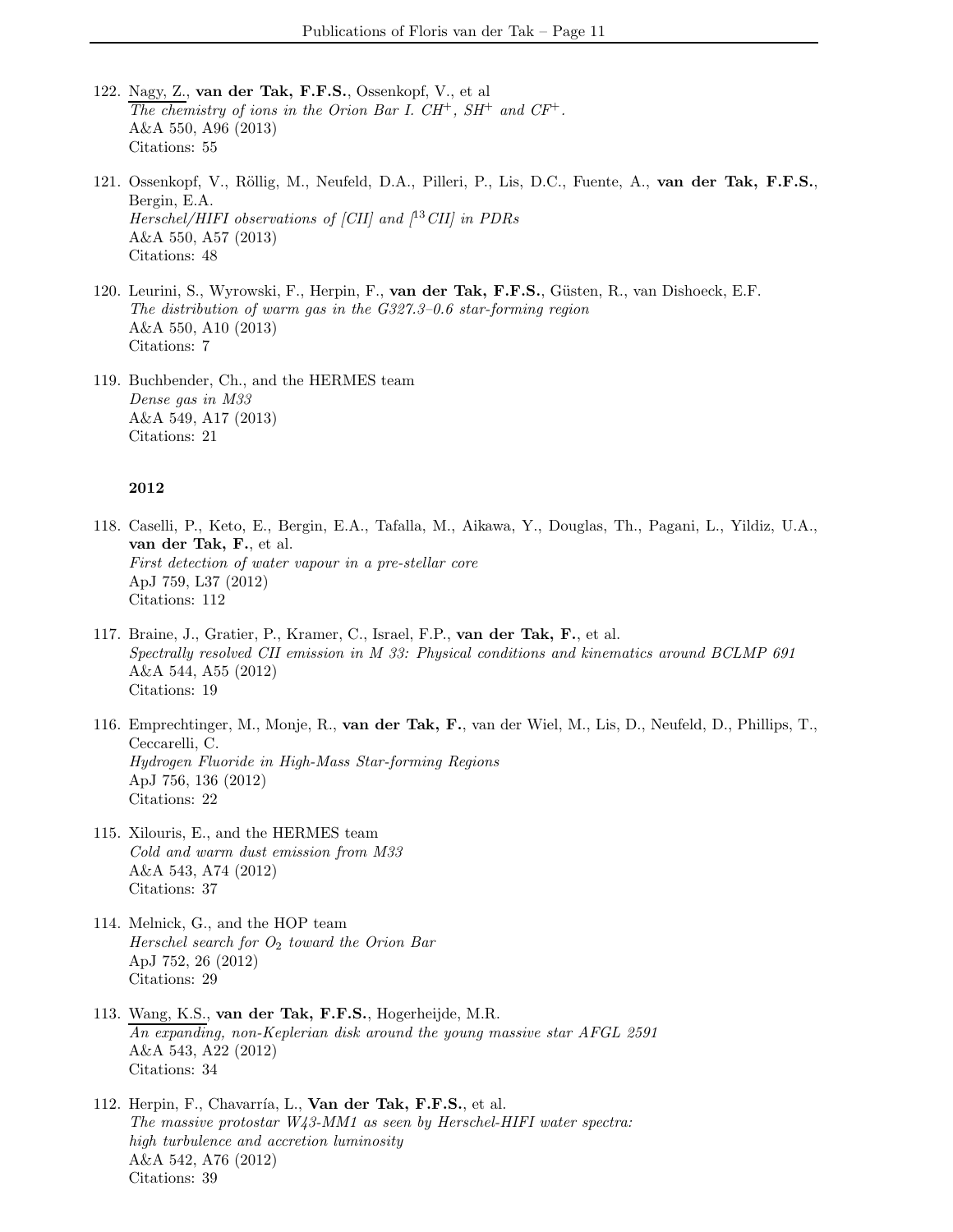- 111. Nagy, Z., Van der Tak, F.F.S., Fuller, G.A., Spaans, M., Plume, R. Extended warm and dense gas toward W49A: Starburst conditions in our Galaxy? A&A 542, A6 (2012) Citations: 20
- 110. Kristensen, L., and the WISH team Water in star-forming regions with Herschel. II. Evolution of the 557 GHz line in low-mass protostars A&A 542, A8 (2012) Citations: 160
- 109. Liseau, R., and the HOP team Multi-line detection of  $O_2$  in  $\rho$  Oph A A&A 547, A73 (2012) Citations: 68
- 108. Neufeld, D.A., Roueff, E., Snell, R.L., et al. Herschel observations of interstellar chloronium ApJ 748, 37 (2012) Citations: 39
- 107. Combes, F., and the HERMES team The dust and gas power spectrum in M33 A&A 539, A67 (2012) Citations: 45
- 106. Van der Tak, F.F.S., V. Ossenkopf, Z. Nagy, A. Faure, M. Röllig, E.A. Bergin Detection of HF emission from the Orion Bar A&A 537, L10 (2012) Citations: 29

- 105. Goldsmith, P., and the HOP team Herschel observations of molecular oxygen in Orion ApJ 737, 69 (2011) Citations: 82
- 104. Mookerjea, B., and the HERMES team  $[C II]$  and  $[O I]$  at 50 pc scales in the northern inner arm of M33 A&A 532, 152 (2011) Citations: 37
- 103. Wampfler, S., and the WISH team First hyperfine resolved far-infrared OH spectrum from a star-forming region A&A 531, L16 (2011) Citations: 15
- 102. Van der Wiel, M.H.D., van der Tak, F.F.S., Spaans, M.C., Fuller, G.A., Plume, R., Roberts, H., Williams, J.L. The JCMT spectral legacy survey: physical structure of the molecular envelope of the high-mass protostar AFGL 2591 A&A 532, A88 (2011) Citations: 9
- 101. Torstensson, K.J.E., van der Tak, F.F.S., van Langevelde, H.J., Kristensen, L.E., Vlemmings, W.H.T. Distribution and excitation of methanol in high-mass star-forming regions I. The nearby source Cep A A&A 529, A32 (2011) Citations: 6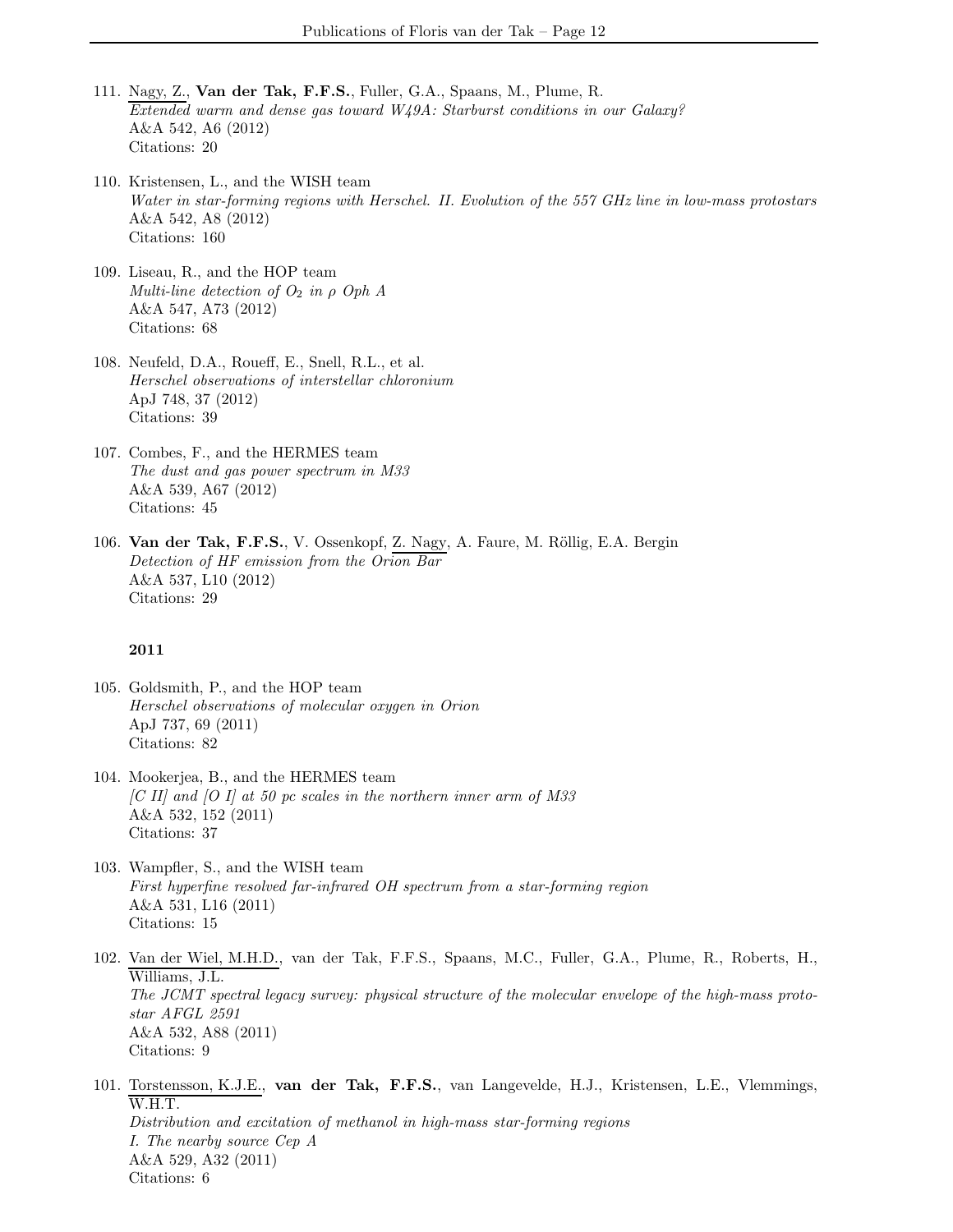- 100. Wang, S., & the HEXOS team Methanol as a probe of physical conditions in Orion-KL A&A 527, A95 (2011) Citations: 29
- 99. Van Dishoeck, E.F., and the WISH team Water in Star-Forming Regions with Herschel. I. Overview and first results PASP 123, 138–170 (2011) Citations: 187
- 98. Aalto, S., Costagiola, F., van der Tak, F., Meijerink, R.  $H_3O^+$  line emission from starbursts and AGN A&A 527, A69 (2011) Citations: 17
- 97. Roberts, H., van der Tak, F.F.S., Fuller, G.A., Plume, R., Bayet, E. Dense molecular gas in W49A: A template for extragalactic starbursts? A&A 525, A107 (2011) Citations: 14

#### HIFI special issue

#### HEXOS

- 96. Schilke, P., & the HEXOS team Herschel observations of ortho and para  $H_2O^+$  in spiral arm clouds toward SgrB2(M) A&A 521, L11 (2010) [27 citations]
- 95. Rolffs, R., & the HEXOS team Reversal of infall in SgrB2(M) revealed by Herschel A&A 521, L46 (2010) [19 citations]
- 94. Bergin, E., & the HEXOS team The present and future of spectral surveys with Herschel-HIFI A&A 521, L20 (2010) [98 citations]
- 93. Qin, S., & the HEXOS team Detecting spiral arm clouds by CH absorption lines A&A 521, L14 (2010) [19 citations]
- 92. Lis, D., & the HEXOS team Herschel-HIFI measurements of the ortho-para ratio in water toward SgrB2(M) and W31C A&A 521, L26 (2010) [47 citations]
- 91. Melnick, G., & the HEXOS team Detection of  $H_2O$  and its isotopologues toward Orion-KL A&A 521, L27 (2010) [26 citations]
- 90. Gupta, H., & the HEXOS team Detection of  $OH^+$  and  $H_2O^+$  toward Orion-KL A&A 521, L47 (2010) [34 citations]
- 89. Comito, C., & the HEXOS team Herschel observations of deuterated water toward SgrB2(M) A&A 521, L38 (2010) [9 citations]
- 88. Crockett, N., & the HEXOS team The far-infrared spectrum of Orion-KL at high spectral resolution A&A 521, L21 (2010) [24 citations]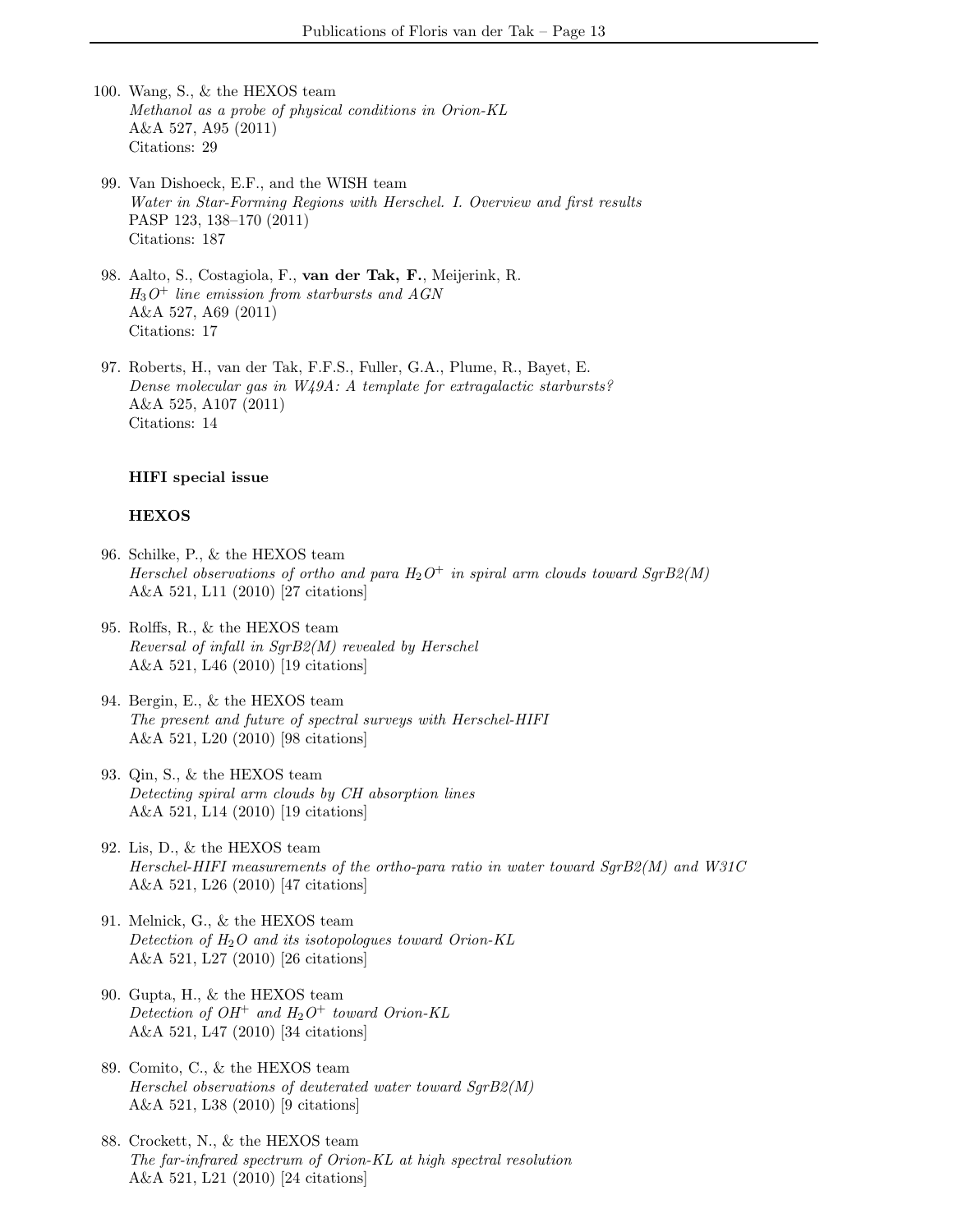#### WADI

- 87. Joblin, C., & the WADI team Gas morphology and energetics at the surfaces of PDRs: new insights from Herschel observations of NGC 7023 A&A 521, L25 (2010) [26 citations]
- 86. Fuente, A., & the WADI team Herschel observations of the ultracompact HII region Mon R2 A&A 521, L23 (2010) [10 citations]
- 85. Dedes, C., & the WADI team The origin of the [CII] emission in the S140 PDR: New insights from HIFI A&A 521, L24 (2010) [12 citations]

#### **CHESS**

- 84. Hily-Blant, P., and the CHESS team Nitrogen hydrides in the cold envelope of IRAS16293-2422 A&A 521, L52 (2010) [41 citations]
- 83. Vastel, C., & the CHESS team The ortho-para ratio of interstellar heavy water A&A 521, L31 (2010) [35 citations]
- 82. Bacmann, A., & the CHESS team Detection of ND in the young solar-mass protostar IRAS 16293 A&A 521, L42 (2010) [30 citations]
- 81. Kama, M., & the CHESS team The methanol lines and hot core of the intermediate-mass protostar OMC2-FIR4 A&A 521, L39 (2010) [12 citations]
- 80. Ceccarelli, C., & the CHESS team Chemical Herschel surveys of star-forming regions: The 555-636 GHz range A&A 521, L22 (2010) [76 citations]
- 79. Lis, D., & the CHESS team Herschel-HIFI discovery of interstellar  $H_2Cl^+$ A&A 521, L9 (2010) [60 citations]
- 78. Emprechtinger, M., & the CHESS team Water emission in the high-mass protostellar core NGC 6334I A&A 521, L28 (2010) [29 citations]
- 77. Van der Wiel, M., van der Tak, F.F.S., & the CHESS team Spectrally resolved methylidine signatures toward the high-mass star-forming core NGC 6334I A&A 521, L43 (2010) [14 citations]

#### WISH

- 76. Yildiz, U., & the WISH team Energetic processes revealed by high-J CO lines in the NGC 1333 low-mass star-forming region with Herschel A&A 521, L40 (2010) [47 citations]
- 75. Kristensen, L., & the WISH team Water in low-mass star-forming regions: Herschel-HIFI spectroscopy of NGC 1333 A&A 521, L30 (2010) [69 citations]
- 74. Wampfler, S., & the WISH team Herschel observations of hydroxyl in young stellar objects A&A 521, L36 (2010) [28 citations]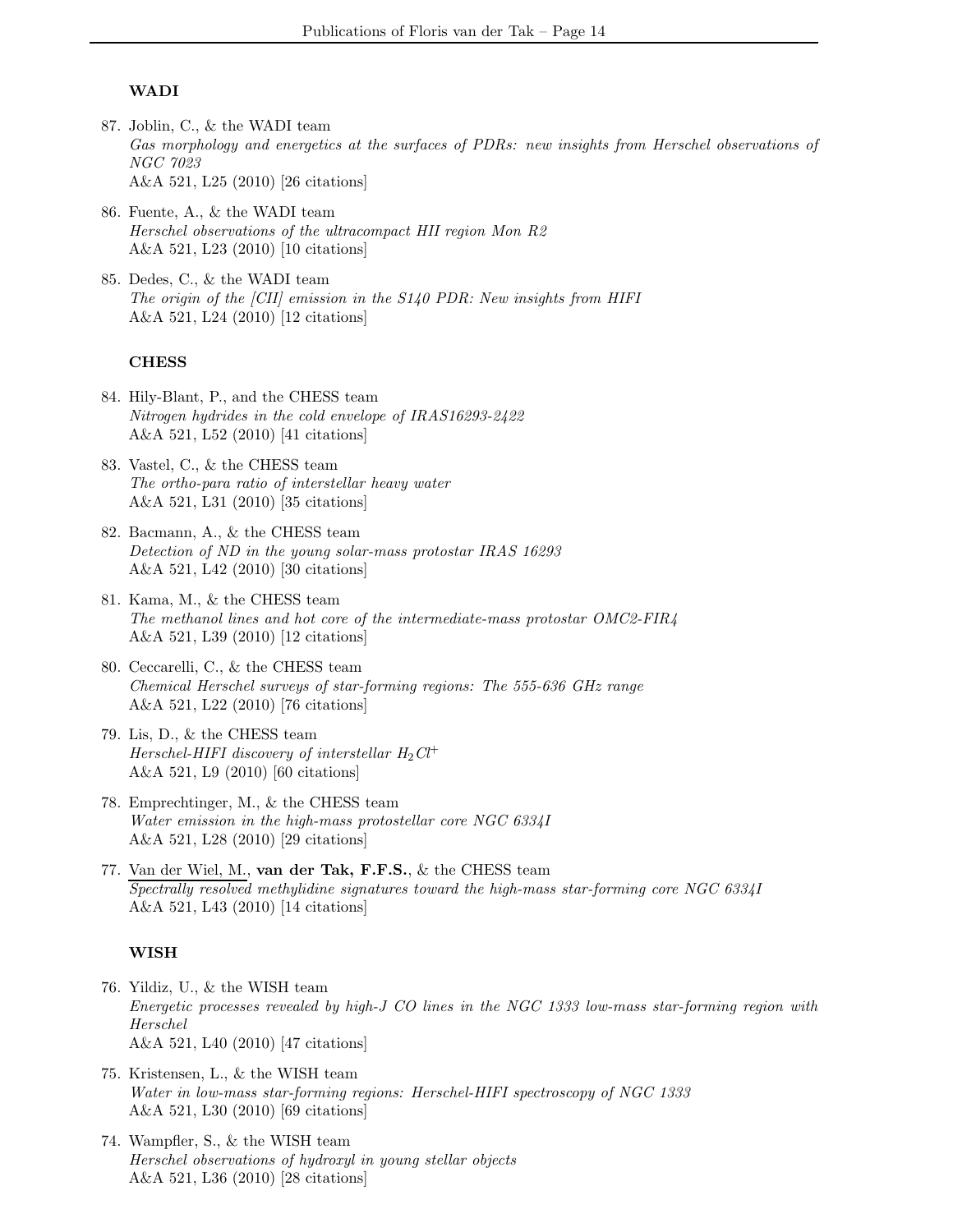- 73. Johnstone, D., & the WISH team Herschel-HIFI spectroscopy of the intermediate-mass protostar NGC 7129 FIRS2 A&A 521, L41 (2010) [14 citations]
- 72. Bergin, E., & the WISH team Sensitive limits on the abundance of cold water in DM Tau A&A 521, L33 (2010) [55 citations]
- 71. Benz, A., & the WISH team Hydrides in young stellar objects: radiation diagnostics in protostellar disk-outflow systems A&A 521, L35 (2010) [57 citations]
- 70. Bruderer, S., & the WISH team Herschel-HIFI detection of hydrides toward AFGL 2591 A&A 521, L44 (2010) [35 citations]
- 69. Caselli, P., & the WISH team Water vapour toward starless cores: the Herschel view A&A 521, L29 (2010) [33 citations]
- 68. Chavarría, L.,  $\&$  the WISH team Water in massive star-forming regions: HIFI observations of W3 IRS5 A&A 521, L37 (2010) [39 citations]
- 67. Wyrowski, F., van der Tak, F.F.S., & the WISH team Variations in  $H_2O^+/H_2O$  ratios toward massive star-forming regions A&A 521, L34 (2010) [25 citations]
- 66. Marseille, M., van der Tak, F.F.S., & the WISH team Water abundance measurements in high-mass protostars with Herschel-HIFI A&A 521, L32 (2010) [18 citations]

#### Herschel special issue

- 65. Kramer, C. & the HERMES team PACS & SPIRE photometer maps of M33: First results of the Herschel M33 extended survey A&A 518, L67 (2010) [60 citations]
- 64. Nisini, B., & the WISH team Water cooling of shocks in protostellar outflows: Herschel-PACS map of L1157 A&A 518, L120 (2010) [73 citations]
- 63. Phillips, T., & the HEXOS team Detection of HF in absorption towards Orion-KL A&A 518, L109 (2010) [38 citations]
- 62. Boquien, M., & the HERMES team 100 and 160 micron emission as resolved star formation rate indicators A&A 518, L70 (2010) [26 citations]
- 61. Ossenkopf, V., & the WADI team HIFI observations of warm gas in DR21: Shock versus radiative heating A&A 518, L79 (2010) [9 citations]
- 60. Braine, J., & the HERMES team Cool gas and dust in M33: Results from HERMES A&A 518, L69 (2010) [28 citations]
- 59. Fich, M., & the WISH team Herschel-PACS spectroscopy of the intermediate mass protostar NGC 7129 FIRS2 A&A 518, L86 (2010) [18 citations]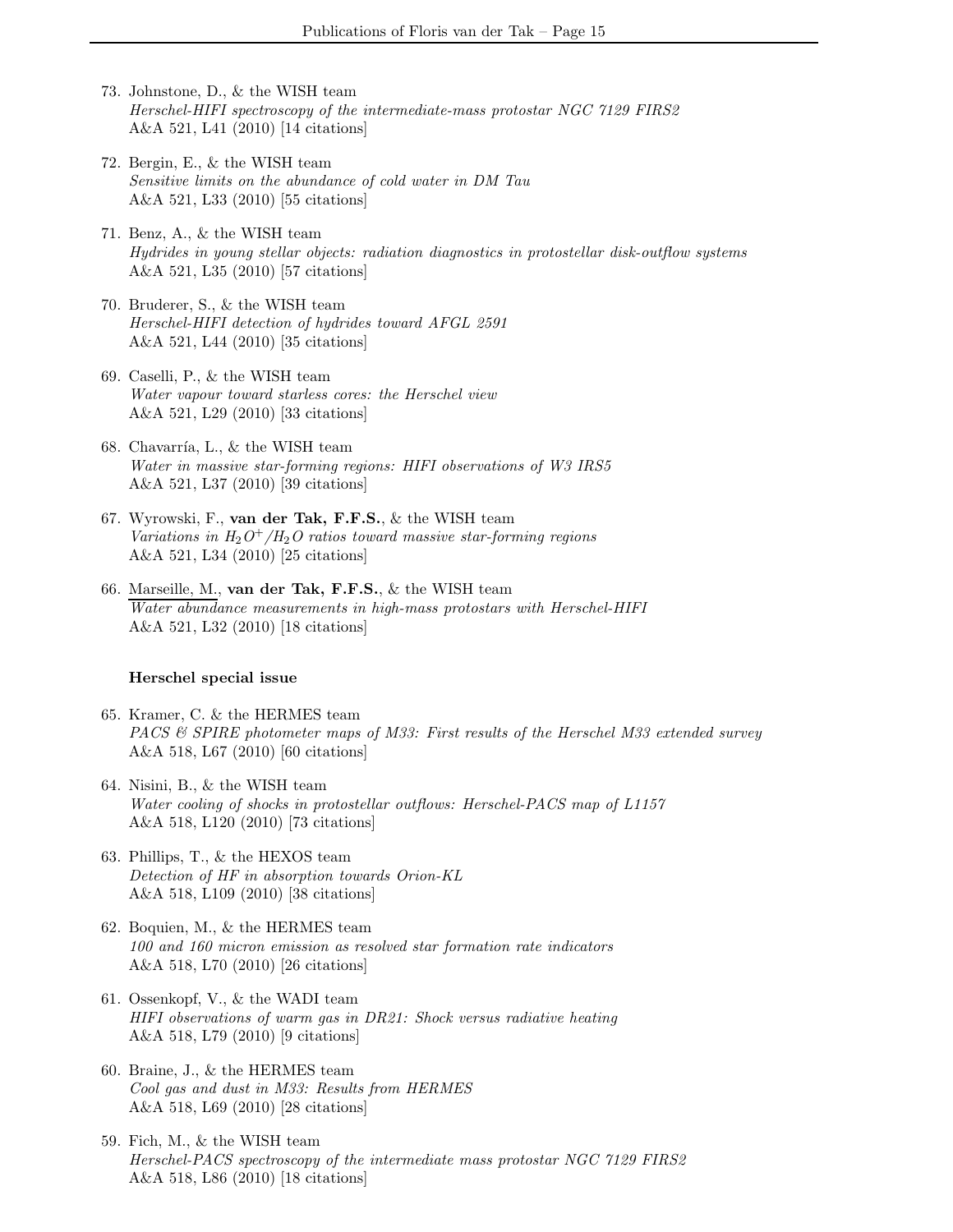- 58. Van Kempen, T., & the WISH team Origin of the hot gas in low-mass protostars: Herschel-PACS spectroscopy of HH46 A&A 518, L121 (2010) [89 citations]
- 57. Codella, C., & the CHESS team The CHESS spectral survey of star-forming regions: Peering into the protostellar shock  $L1157 - I - Chemistry$ A&A 518, L112 (2010) [73 citations]
- 56. Ossenkopf, V., & the HEXOS team Detection of interstellar oxidaniumyl A&A 518, L111 (2010) [65 citations]
- 55. Lefloch, B., & the CHESS team The CHESS spectral survey of star-forming regions: Peering into the protostellar shock  $L1157 - II - Dynamics$ A&A 518, L113 (2010) [56 citations]
- 54. Falgarone, E., & the WADI team Strong  $CH^+$  J=1–0 emission and absorption in DR21 A&A 518, L118 (2010) [43 citations]
- 53. Van der Tak, F.F.S., Marseille, M.G., Herpin, F., & the WISH team Water abundance variations around high-mass protostars: HIFI observations of the DR21 region A&A 518, L107 (2010) [31 citations]

- 52. Beuther, H., Vlemmings, W.H.T., Rao, R., van der Tak, F.F.S. Magnetic field structure in a high-mass outflow-disk system ApJ 724, L113-L117 (2010) [29 citations]
- 51. Marseille, M.G., van der Tak, F.F.S., Herpin, F., Jacq, T. Tracing early evolutionary stages of high-mass star formation with molecular lines A&A 522, A40 (2010) [17 citations]
- 50. Gratier, P. & the HERMES team Molecular and Atomic Gas in the Local Group Galaxy M33 A&A 522, A3 (2010) [121 citations]
- 49. Peng, T.C., Wyrowski, F., van der Tak, F.F.S., Menten, K.M., Walmsley, C.M. W<sub>4</sub>9A: A starburst triggered by expanding shells A&A 520, 84 (2010) [16 citations]
- 48. Polehampton, E.T., Menten, K.M., van der Tak, F.F.S., White, G.J. The ISO Long Wavelength Spectrometer line spectrum of VY Canis Majoris and other evolved stars A&A 510, A80 (2010) [13 citations]

- 47. Van der Tak, F.F.S., Müller, H.S.P., Harding, M.E., Gauss, J. Hyperfine structure in the  $J = 1 - 0$  transitions of DCO<sup>+</sup>, DNC, and HN<sup>13</sup>C: astronomical observations and quantum-chemical calculations A&A 507, 347-354 (2009) [36 citations]
- 46. Pérez-Beaupuits, J.P., Spaans, M., van der Tak, F.F.S., Aalto, S., García-Burillo, S., Fuente, A., Usero, A. Probing X-ray irradiation in the nucleus of NGC 1068 with observations of high-J lines of dense gas tracers A&A, 503, 459-466 (2009) [31 citations]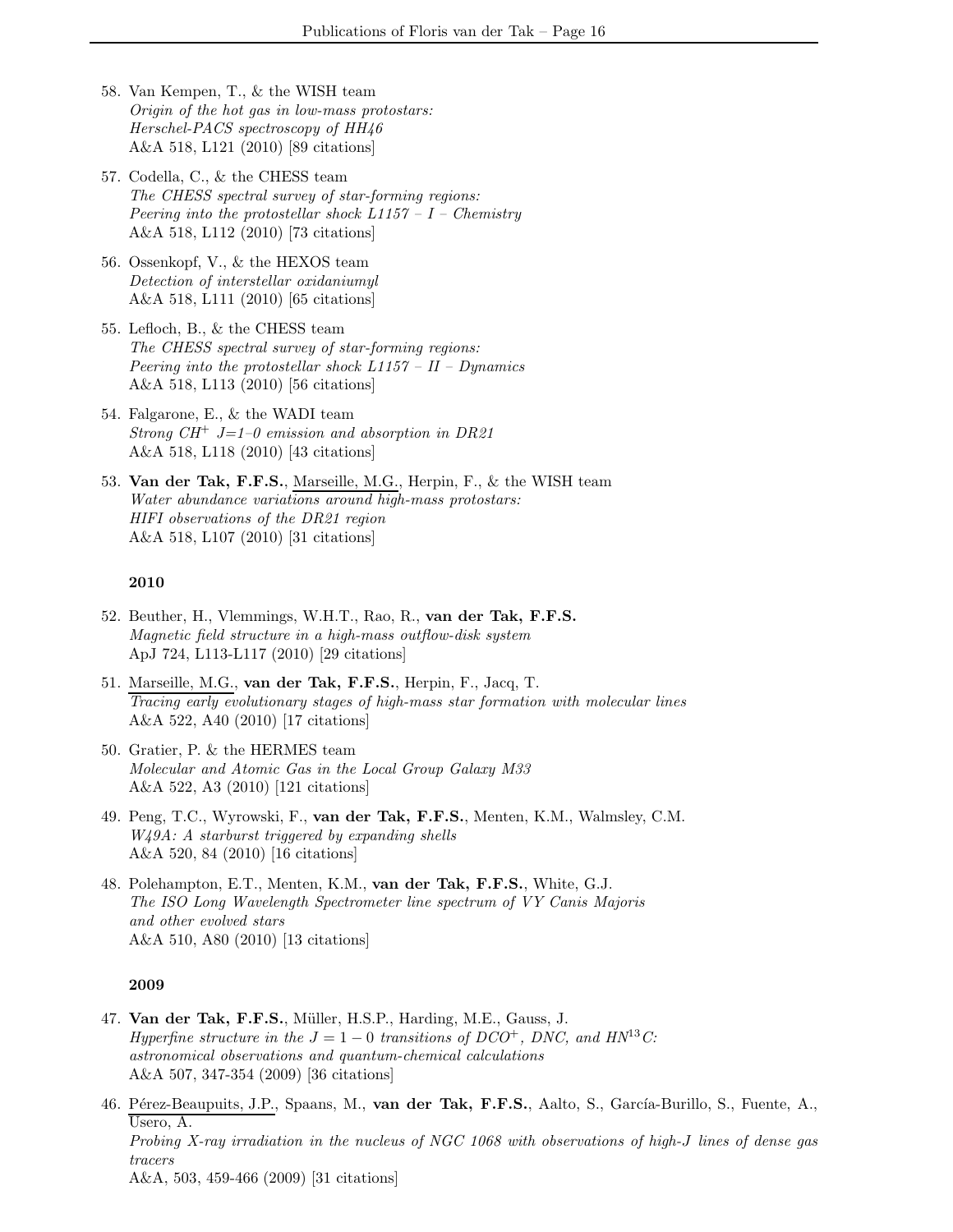- 45. Van der Wiel, M.H.D., van der Tak, F.F.S., Ossenkopf, V., Spaans, M., Roberts, H., Fuller, G., Plume, R. Chemical stratification of the Orion Bar: JCMT-SLS observations A&A 498, 161-165 (2009) [40 citations]
- 44. Lique, F., van der Tak, F.F.S., Klos, J., Bulthuis, J., Alexander, M. The importance of non-LTE models for the interpretation of observations of interstellar NO A&A 493, 557-563 (2009) [30 citations]
- 43. Swinyard, B., and 177 co-authors including Van der Tak, F.F.S. The space infrared telescope for cosmology and astrophysics (SPICA) Experimental Astronomy 23, 193 (2008) [88 citations]
- 42. Boulanger, F., and 77 co-authors including Van der Tak, F.F.S. The molecular hydrogen explorer H2EX Experimental Astronomy 23, 277 (2009) [6 citations]

- 41. Caselli, P., Vastel, C., Ceccarelli, C., van der Tak, F.F.S., Crapsi, A., Bacmann, A. Survey of  $o$ -H<sub>2</sub>D<sup>+</sup> in dense cloud cores A&A 492, 703-718 (2008) [90 citations]
- 40. Rodón, J.A., Beuther, H., Megeath, S.T., van der Tak, F.F.S. Millimeter interferometry of W3IRS5: A Trapezium in its making A&A 490, 213-222 (2008) [33 citations]
- 39. Marseille, M., Bontemps, S., Herpin, F., van der Tak, F.F.S., Purcell, C.R. Evolution of massive protostars: the IRAS 18151-1208 region A&A 488, 579-595 (2008) [22 citations]
- 38. Van der Tak, F.F.S., Aalto, S., Meijerink, R. Detection of extragalactic  $H_3O^+$ A&A 477, L5-L8 (2008) [28 citations]

- 37. Poelman, D.R., van der Tak, F.F.S. Modeling the water emission from the high-mass star-forming region AFGL 2591 A&A 475, 949-958 (2007) [8 citations]
- 36. Benz, A.O., Stäuber, P., Bourke, T., van der Tak, F.F.S., van Dishoeck, E.F. Energetic radiation and the sulfur chemistry of protostellar envelopes: Submillimeter interferometry of AFGL 2591 A&A 475, 549-558 (2007) [18 citations]
- 35. Van der Tak, F.F.S., Black, J.H., Schöier, F.L., Jansen, D.J., van Dishoeck, E.F. A computer program for fast non-LTE analysis of interstellar line spectra A&A 468, 627-635 (2007) [897 citations]
- 34. Stäuber, P., Benz, A.O., Jørgensen, J.K., van Dishoeck, E.F., Doty, S.D., van der Tak, F.F.S. Tracing high energy radiation with molecular lines near deeply embedded protostars A&A 466, 977-988 (2007) [30 citations]
- 33. Plume, R., Fuller, G.A., Helmich, F.P., van der Tak, F.F.S. and 29 others The JCMT Spectral Legacy Survey PASP 119, 102-111 (2007) [23 citations]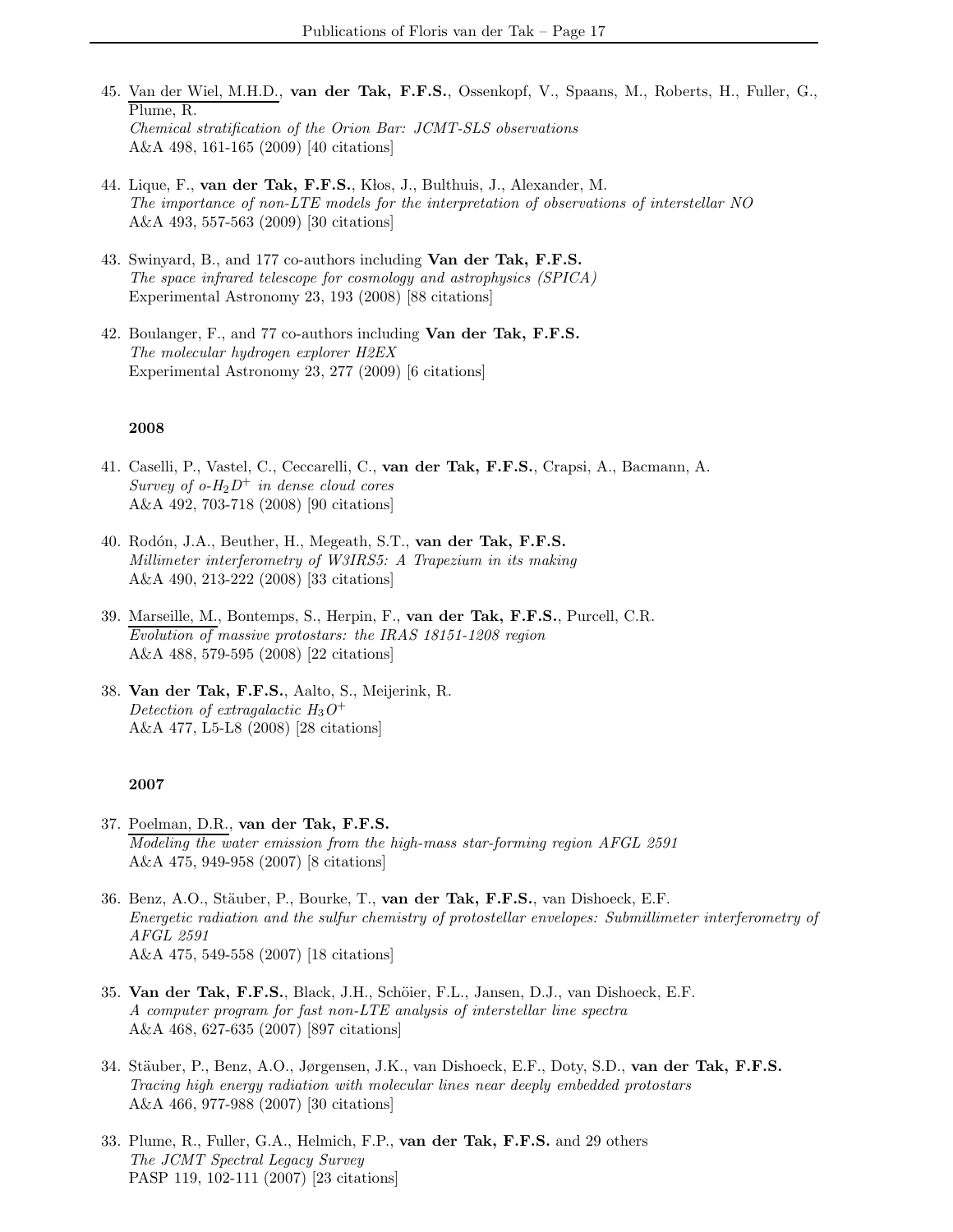- 32. Müller, H.S.P., Xu, L.-H., van der Tak, F.F.S. Investigations into the millimeter- and submillimeter-wave spectrum of perdeuterated methanol,  $CD_3OD$ , in its ground and first excited torsional states J.Mol.Struct. 795, 114-133 (2006) [5 citations]
- 31. Van der Tak, F.F.S., Belloche, A., Schilke, P., Güsten, R., Philipp, S., Bergman, P., Nyman, L.-Å. APEX mapping of  $H_3O^+$  in the Sgr B2 region A&A 454, L99-L102 (2006) [49 citations]
- 30. Hogerheijde, M.R., Caselli, P., Emprechtinger, M., van der Tak, F.F.S., Alves, J., Belloche, A., Güsten, R., Lundgren, A.A., Nyman, L.-Å. Volgenau, N., Wiedner, M. Probable detection of  $H_2D^+$  in the starless core Barnard 68 A&A 454, L59-L62 (2006) [10 citations]
- 29. Belloche, A., Parise, B., van der Tak, F.F.S., Schilke, P., Leurini, S., Güsten, R., Nyman, L.-Å. The evolutionary state of the southern dense core Cha-MMS1 A&A 454, L51-L54 (2006) [50 citations]
- 28. Muders, D., Hafok, H., Wyrowski, F., Polehampton, E., Belloche, A., König, C., Schaaf, R., Schuller, F., Hatchell, J., van der Tak, F.F.S. The Atacama Pathfinder EXperiment control system A&A 454, L25-L28 (2006) [25 citations]
- 27. Bergin, E.A., Maret, S., van der Tak, F.F.S., Alves, J., Cormody, S.M., Lada, C.J. The thermal structure of gas in pre-stellar cores: A case study of Barnard 68 ApJ 645, 369-380 (2006) [58 citations]
- 26. Van der Tak, F.F.S., Walmsley, C.M., Herpin, F., Ceccarelli, C. Water in the envelopes and disks around young high-mass stars A&A 447, 1011-1025 (2006) [70 citations]

- 25. Hatchell, J., Bird, M.K., van der Tak, F.F.S., Sherwood, W.A. Recent searches for the radio lines of ammonia in comets A&A 439, 777-784 (2005) [7 citations]
- 24. Van der Tak, F.F.S., Caselli, P., Ceccarelli, C. Line profiles of molecular ions towards the pre-stellar core L1544 A&A 439, 195–203 (2005) [46 citations]
- 23. Roueff, E., Lis, D.C., van der Tak, F.F.S., Gerin, M., Goldsmith, P.F. Interstellar deuterated ammonia: From  $NH<sub>3</sub>$  to  $ND<sub>3</sub>$ A&A 438, 585–598 (2005) [108 citations]
- 22. Van der Tak, F.F.S., Menten, K.M. Very compact radio emission from high-mass protostars. II. Dust disks and ionized accretion flows. A&A 437, 947–956 (2005) [62 citations]
- 21. Schöier, F.L., van der Tak, F.F.S., van Dishoeck, E.F., Black, J.H. An atomic and molecular database for analysis of submillimetre line observations A&A 432, 369–379 (2005) [897 citations]
- 20. Van der Tak, F.F.S., Tuthill, P.G., Danchi, W.C. Subarcsecond mid-infrared and radio observations of the W3 IRS5 protocluster A&A 431, 993–1005 (2005) [33 citations]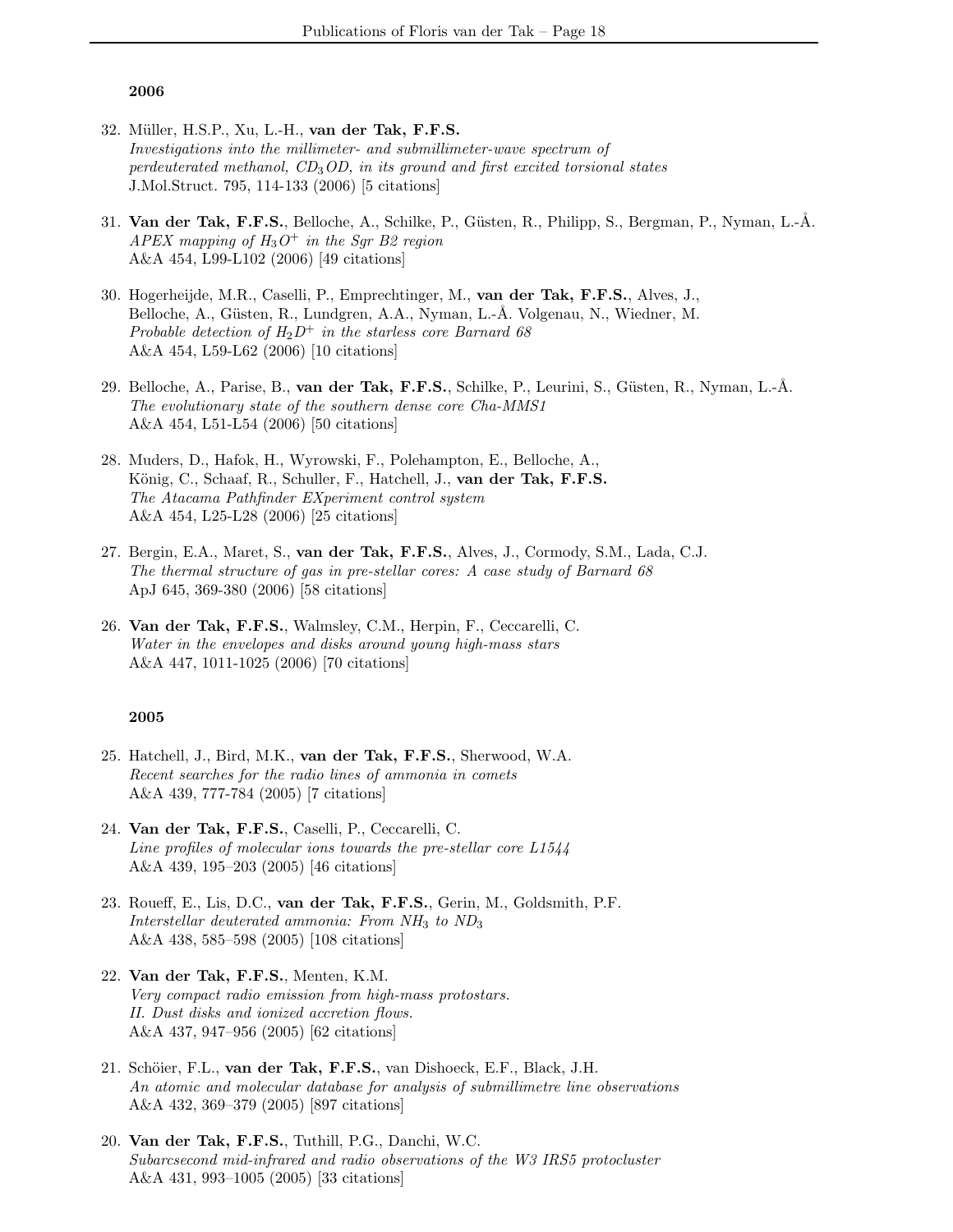- 19. Xu, L.-H., Müller, H.S.P., van der Tak, F.F.S., Thorwirth, S. The millimeter-wave spectrum of perdeuterated methanol,  $CD_3OD$ J.Mol.Spec. 228, 220–229 (2004) [7 citations]
- 18. Stark, R., Sandell, G., Beck, S.C., Hogerheijde, M.R., van Dishoeck, E.F., van der Wal, P., van der Tak, F.F.S., Schäfer, F., Melnick, G.J., Ashby, M.L.N., de Lange, G. Probing the early stages of low-mass star formation in LDN 1689N: Dust and water in IRAS 16293-2422 A, B, and E ApJ 608, 341–364 (2004) [82 citations]
- 17. Menten, K.M., van der Tak, F.F.S. Very compact radio emission from high-mass protostars. I. CRL 2136: Continuum and water maser observations. A&A 414, 289–298 (2004) [31 citations]

#### 2003

- 16. Van der Tak, F.F.S., Boonman, A.M.S., Braakman, R., van Dishoeck, E.F. Sulphur chemistry in the envelopes of massive young stars A&A 412, 133–145 (2003) [99 citations]
- 15. Hatchell, J., van der Tak, F.F.S. The physical structure of high-mass star-forming cores A&A 409, 589–598 (2003) [46 citations]
- 14. Caselli, P., van der Tak, F.F.S., Ceccarelli, C., Bacmann, A. Abundant  $H_2D^+$  in the pre-stellar core L1544 A&A 403, L37–L41 (2003) [160 citations]

#### 2002

- 13. Van Zadelhoff, G.-J., Dullemond, C.P., van der Tak, F.F.S., Yates, J.A., Doty, S.D., Ossenkopf, V., Hogerheijde, M.R., Juvela, M., Wiesemeyer, H., Schöier, F.L. Numerical methods for non-LTE line radiative transfer: Performance and convergence characteristics A&A 395, 373–384 (2002) [94 citations]
- 12. Schreyer, K., Henning, Th., van der Tak, F.F.S., Boonman, A.M.S., van Dishoeck, E.F. The young intermediate-mass stellar object AFGL 490 — a disk surrounded by a cold envelope A&A 394, 561–583 (2002) [40 citations]
- 11. Van der Tak, F.F.S., Schilke, P., Müller, H.S.P., Lis, D.C., Phillips, T.G., Gerin, M., Roueff, E. Triply deuterated ammonia in NGC 1333 A&A 388, L53–L56 (2002) [115 citations]
- 10. Lis, D.C., Roueff, E., Gerin, M., Phillips, T.G., Coudert, L.H., van der Tak, F.F.S., Schilke, P. Detection of triply deuterated ammonia in the Barnard 1 cloud ApJ 571, L55–L58 (2002) [141 citations]
- 9. Doty, S.D., van Dishoeck, E.F., van der Tak, F.F.S., Boonman, A.M.S. Chemistry as a probe of the structures and evolution of massive star-forming regions A&A 389, 446–463 (2002) [131 citations]

#### 2001

8. Boonman, A.M.S., Stark, R., van der Tak, F.F.S., van Dishoeck, E.F., van der Wal, P.B., Schäfer, F., de Lange, G., Laauwen, W.M. Highly abundant HCN in the inner hot envelope of GL 2591: probing the birth of a hot core? ApJ 553, L63–L67 (2001) [48 citations]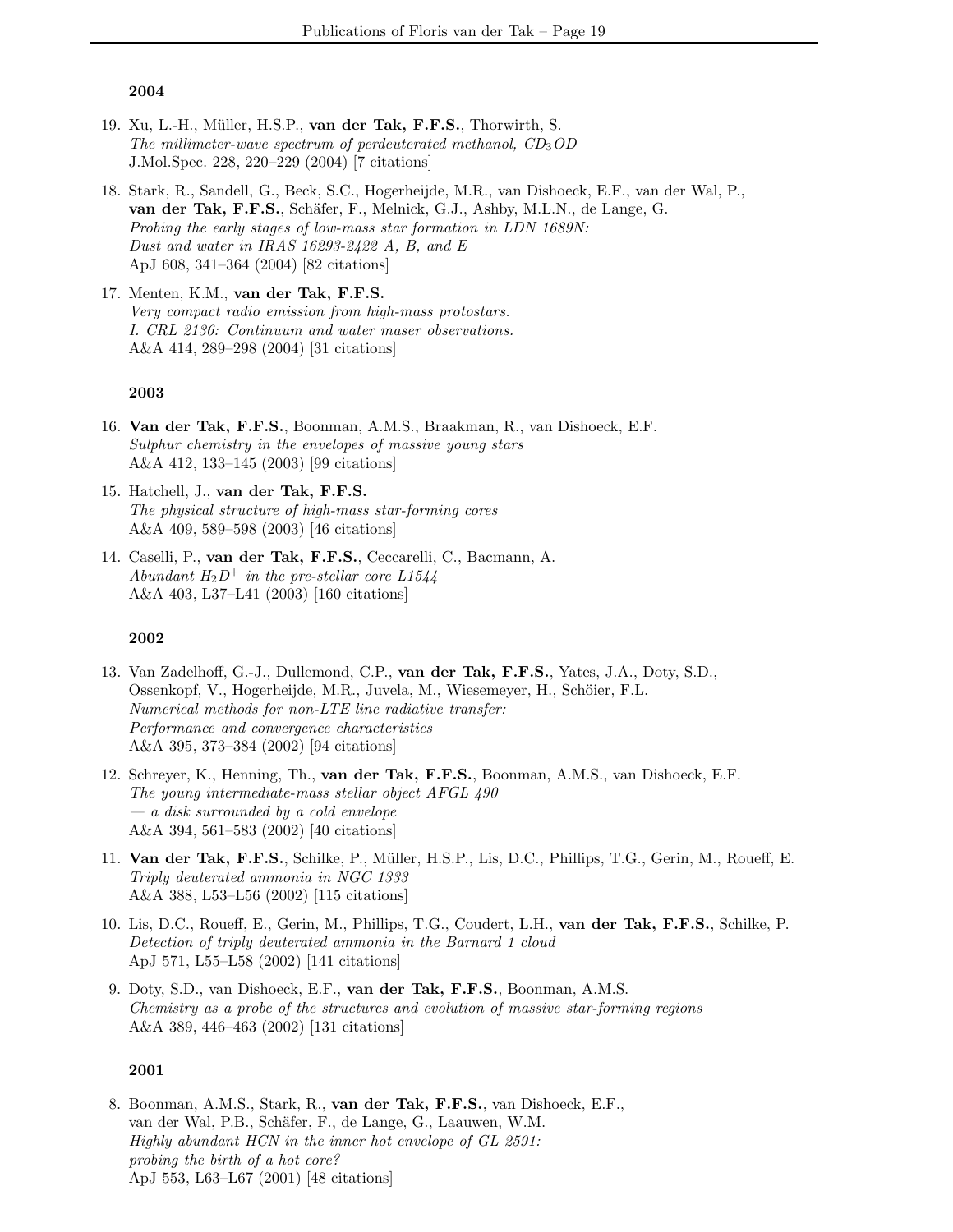- 7. Hogerheijde, M.R., van der Tak, F.F.S. An accelerated Monte Carlo method to solve two-dimensional radiative transfer and molecular excitation A&A 362, 697–710 (2000) [339 citations]
- 6. Van der Tak, F.F.S., van Dishoeck, E.F., Caselli, P. Abundance profiles of  $CH_3OH$  and  $H_2CO$  toward massive young stars as tests of gas-grain chemical models A&A 361, 327–339 (2000) [144 citations]
- 5. Van der Tak, F.F.S., van Dishoeck, E.F. Limits on the cosmic-ray ionization rate toward massive young stars A&A 358, L79–L82 (2000) [136 citations]
- 4. Van der Tak, F.F.S., van Dishoeck, E.F., Evans, N.J. II, Blake, G.A. Structure and evolution of the envelopes of deeply embedded massive young stars ApJ 537, 283–303 (2000) [249 citations]

#### 19xx

- 3. Van der Tak, F.F.S., de Pater, I., Silva, A., Millan, R. Time variability of the radio brightness distribution of Saturn Icarus 142, 123–145 (1999) [21 citations]
- 2. Van der Tak, F.F.S., van Dishoeck, E.F., Evans, N.J. II, Bakker, E.J., Blake, G.A. The impact of the massive young star GL 2591 on its circumstellar environment: temperature, density and velocity structure ApJ 522 , 991–1010 (1999) [136 citations]
- 1. Stark, R., van der Tak, F.F.S., van Dishoeck E.F. Detection of interstellar  $H_2D^+$  emission ApJ 521 , L67–L70 (1999) [89 citations]
- 0. De Pater, I., van der Tak, F., Strom, R.G., Brecht, S.H. The evolution of Jupiter's radiation belts after the impact of Comet D/Shoemaker-Levy 9 Icarus 129, 21–47 (1997) [18 citations]

### Selected non-refereed publications

- 32. Herpin, F., Chavarria, L., Van der Tak, F. F. S., Wyrowski, F., Bontemps, S., van Dishoeck, E. Water in massive star-forming regions with the Herschel Space Observatory EAS 52, 173 (2011)
- 31. Van der Tak, F., Herpin, F., Wyrowski, F. Herschel-HIFI observations of  $H_2O$  in high-mass star-forming regions: first results EAS 52, 201 (2011)
- 30. Di Francesco, James, Friesen, R., Caselli, P., Myers, P. C., Van der Tak, F. F. S., Ceccarelli, C. Wide-Field  $H_2D^+$  Observations of Starless Cores BAAS 41, 317 (2009)
- 29. Torstensson, K., van Langevelde, H. J., Vlemmings, W., Van der Tak, F. EVN observations of the methanol masers in Cep A In: Proceedings of the 9th European VLBI Network Symposium on The role of VLBI in the Golden Age for Radio Astronomy and EVN Users Meeting. September 23-26, 2008. Bologna, Italy. [2 citations]
- 28. Peng, T.-C., Wyrowski, F., van der Tak, F., Walmsley, M., Weiss, A., Menten, K. M. Testing HCN/HCO+ chemistry and excitation in the Galactic starburst template W49A In: Molecules in Space and Laboratory, meeting held in Paris, France, May 14-18, 2007.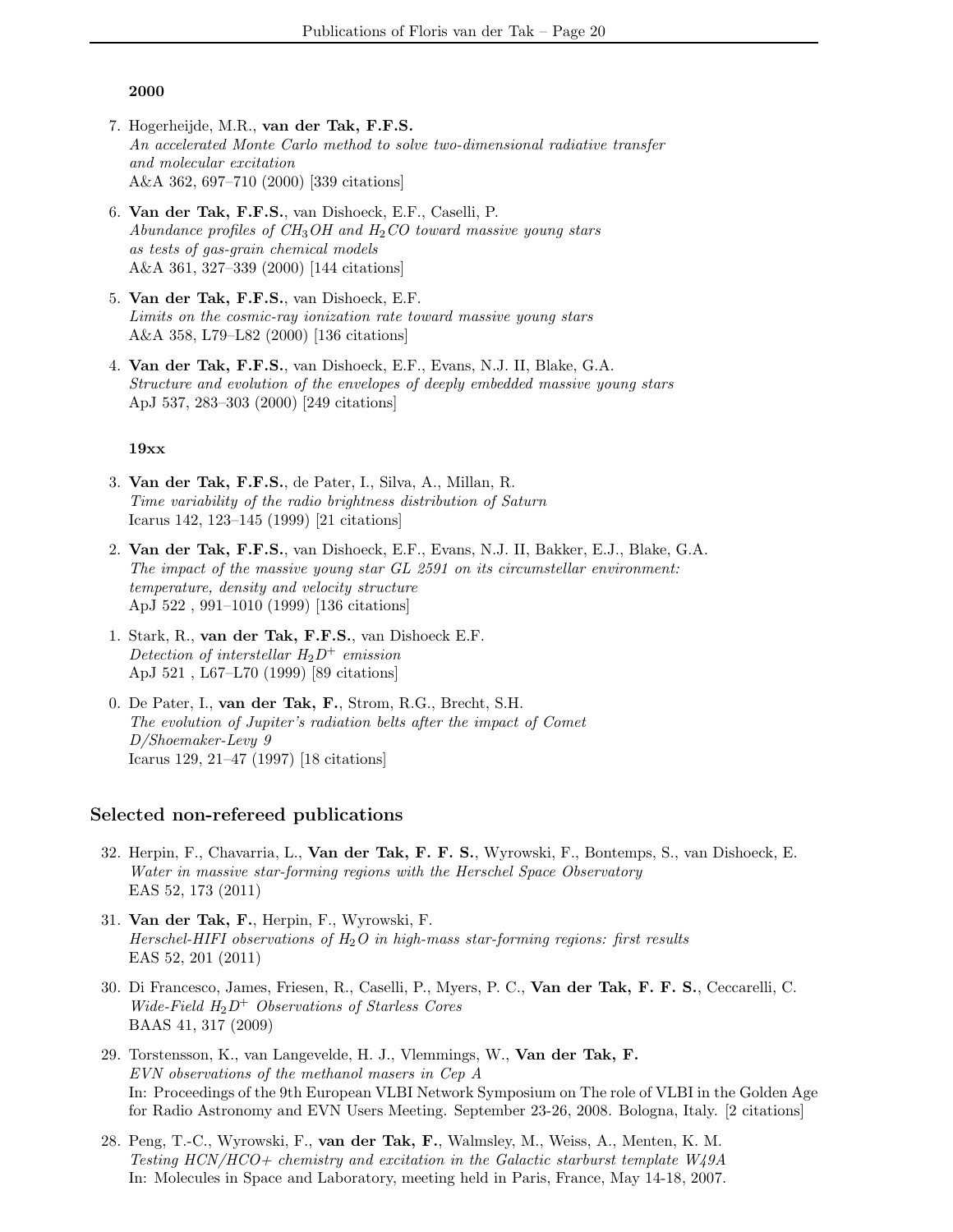- 27. Van der Tak, F.F.S., Aalto, S., Meijerink, R. Extragalactic  $H_3O^+$ : Some Consequences In: Far-infrared observations of the interstellar medium, ed. C. Kramer et al (EAS), 105-109 (2008)
- 26. Van der Tak, F.F.S., Hogerheijde, M.R. Molecular data and radiative transfer tools for ALMA In: Science with ALMA – a new era for astrophysics (ApSS), on CD-Rom (2008) [4 citations]
- 25. Belloche, A., Parise, B., Schilke, P., van der Tak, F.F.S. The evolutionary state of the dense core Chameleon-MMS 1: a combined APEX and Spitzer view In: Science with ALMA – a new era for astrophysics Abstract Book, eds. J. Cernicharo et al (2006)
- 24. Fuller, G., and 30 co-authors including van der Tak, F.F.S. The JCMT Spectral Legacy Survey In: Science with ALMA – a new era for astrophysics Abstract Book, eds. J. Cernicharo et al (2006)
- 23. Hogerheijde, M.R., van der Tak, F.F.S. Modeling tools for molecular line astronomy at submm wavelengths In: Science with ALMA – a new era for astrophysics Abstract Book, eds. J. Cernicharo et al (2006) [1 citation]
- 22. Güsten, R., Booth, R.S., Cesarsky, C., Menten, K.M., and 62 co-authors APEX - the Atacama Pathfinder EXperiment SPIE 6267, 14 (2006) [12 citations]
- 21. Van der Tak, F.F.S., Belloche, A.,Schilke, P., and the APEX team APEX mapping of  $H_3O^+$  in the Sgr B2 region In: Nobel Symposium 133, Cosmic Chemistry and Molecular Astrophysics, Abstract Book, ed. W.D. Geppert & R. Thomas (2006)
- 20. Boone, F., Muders, D., Schilke, P., Comito, C., Leurini, S., Parise, B., van der Tak, F., Menten, K. Advanced Science Analysis Package and the prototype DALIA In: Astronomical Data Analysis Software and Systems XV, eds. C. Gabriel et al. (2006) (ASP 351, p. 577)
- 19. Van der Tak, F.F.S. Numerical methods for radiative transfer in molecular lines Review talk presented October 2005 at meeting 'Galactic and extragalactic ISM modeling in an ALMA perspective', published on-line at http://www.oso.chalmers.se/workshop/presentations/saturday/F van der Tak-OSO2005.pdf
- 18. Doty, S.D., Van der Tak, F.F.S., van Dishoeck, E.F., Boonman, A.M.S. Water Line Strengths Toward High-Mass Star Forming Regions: Predictions for Herschel/HIFI In: Protostars and Planets V, abstract book, LPI Contribution No. 1286., p. 853 [1 citation]
- 17. Van der Tak, F.F.S., Walmsley, C.M., Herpin, F., Ceccarelli, C. A dust and water disk around AFGL 2591 In: Abstract Book, IAU Symposium 231 'Astrochemistry: Recent successes and current challenges', ed. D. Lis et al. (2005)
- 16. Van der Tak, F.F.S., Walmsley, C.M., Herpin, F., Ceccarelli, C. The chemistry of water in the envelopes, disks, and outflows around young high-mass stars Talk presented June 2005 at meeting 'Submillimeter Astronomy in the era of the SMA', published on-line at http://www.cfa.harvard.edu/smast05/science/talks/vdtak h2o.pdf
- 15. Van der Tak, F.F.S., Caselli, P., Ceccarelli, C. The  $H_2D^+$  line profile in L1544 In: The Dusty and Molecular Universe, ed. A. Wilson (ESA-SP 577), 429–430 (2005) Citations: 2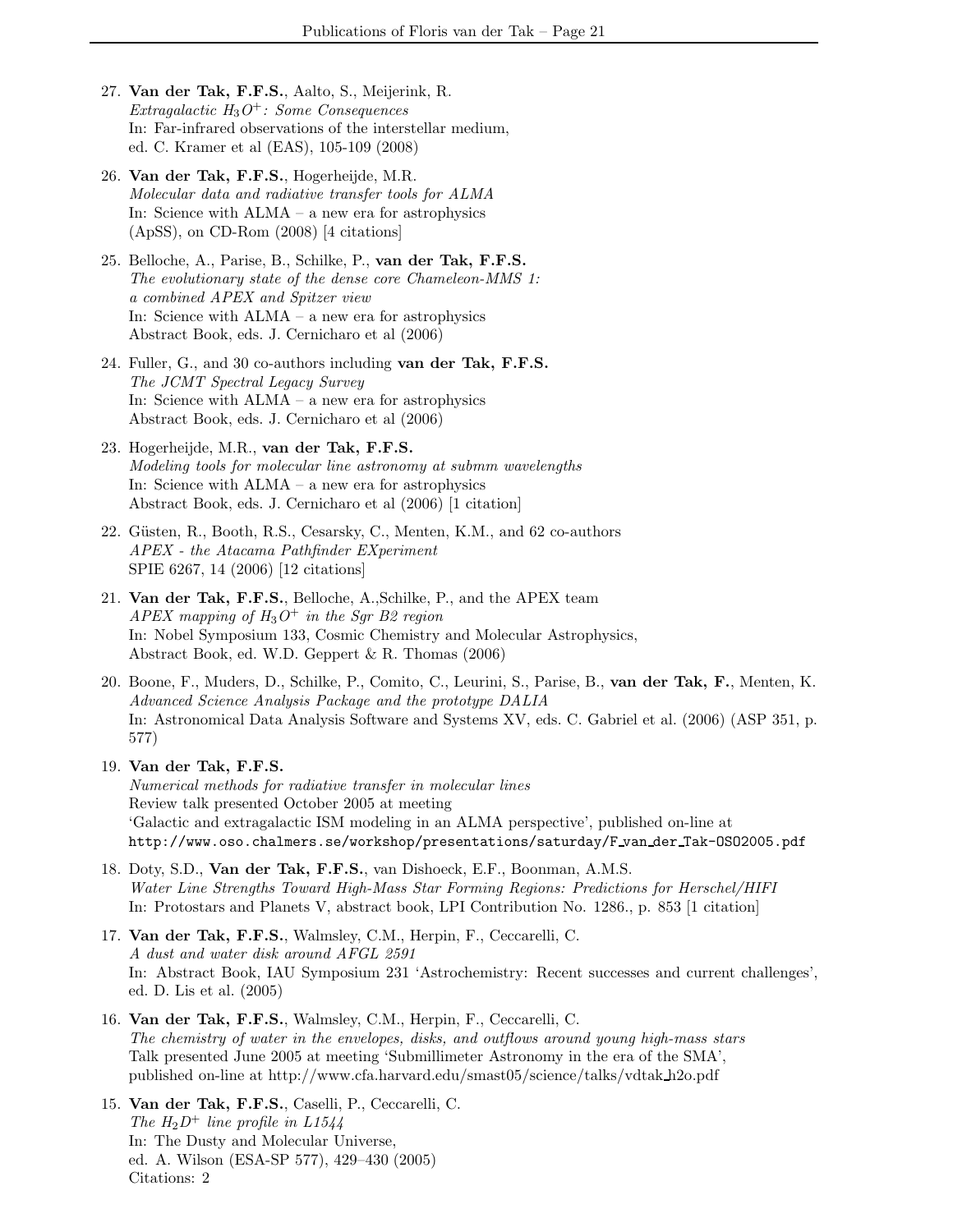- 14. Van der Tak, F.F.S., Neufeld, D.A., Yates, J., Hogerheijde, M.R., Bergin, E.A., Schöier, F.L., Doty, S.D. Benchmark problems for water radiative transfer In: The Dusty and Molecular Universe, ed. A. Wilson (ESA-SP 577), 431–432 (2005) Citations: 10
- 13. Van der Tak, F.F.S., Caselli, P., Walmsley, C.M., Ceccarelli, C., Bacmann, A., Crapsi, A. Chemistry and kinematics of the pre-stellar core L1544: Constraints from  $H_2D^+$ In: The Dense Interstellar Medium in Galaxies, eds. S. Pfalzner, C. Kramer, C. Straubmeier & A. Heithausen (Springer-Verlag), 549–552 (2004) Citations: 4
- 12. Van der Tak, F.F.S., Boonman, A.M.S., Braakman, R., van Dishoeck, E.F. Sulphur chemistry in the envelopes of massive young stars In: Chemistry as a diagnostic of star formation, ed. C.L. Curry & M. Fich (NRC Press), 437–439 (2003)
- 11. Schöier, F.L., van der Tak, F.F.S., van Dishoeck, E.F., Black, J.H. A database of molecular line data for rotational transitions from selected species of astrophysical interest In: Chemistry as a diagnostic of star formation, ed. C.L. Curry & M. Fich (NRC Press), 407–409 (2003)
- 10. Doty, S.D., van Dishoeck, E.F., Schöier, F.L., Jørgensen, J., van der Tak, F.F.S., Boonman, A.M.S. Multi-species chemical modeling as a structural and evolutionary probe of star-forming regions In: Chemistry as a diagnostic of star formation, ed. C.L. Curry & M. Fich (NRC Press) 282–284 (2003)
- 9. Bird, M.K., Hatchell, J., van der Tak, F.F.S., Crovisier, J., Bockelée-Morvan, D. Search for the radio lines of ammonia in comets In: Asteroids, Comets, Meteors (ACM 2002) ESA-SP 500, 697–700 (2003) [5 citations]
- 8. Helmich, F.P., Roefsema, P., Stark, R., van der Tak, F.F.S. W<sub>3</sub> and K<sub>3</sub>-50: probing the column density peaks In: Galactic star formation across the stellar mass spectrum, ed. J.M. De Buizer & N.S. van der Bliek (ASP Conf. Series, Vol. 287), 242 (2003)
- 7. Van der Tak, F.F.S., Hatchell, J. Warm and cold methanol near ultracompact H II regions In: The formation of stars and planets: The VLT view, eds. J. Alves & M. McCaughrean (ESO, 2002)
- 6. Van der Tak, F.F.S., van Dishoeck, E.F. Measuring the cosmic-ray ionisation rate by infrared absorption of  $H_3^+$ In: Royal Society discussion meeting on  $H_3^+$ , contributed papers, ed. T. Oka (London, 2000)
- 5. Van der Tak, F.F.S., van Dishoeck, E.F. The efficiency of CO hydrogenation on grains:  $CH<sub>3</sub>OH$  and  $H<sub>2</sub>CO$  observations of massive young stars In: IAU Symposium 197, Astrochemistry – From Molecular Clouds to Planetary Systems – Contributed papers, ed. J.S. Kim et al. (Korea, 1999)
- 4. Stark, R., van der Tak, F.F.S., van Dishoeck, E.F. Detection of interstellar  $H_2D^+$  emission In: IAU Symposium 197, Astrochemistry – From Molecular Clouds to Planetary Systems – Contributed papers, ed. J.S. Kim et al. (Korea, 1999)